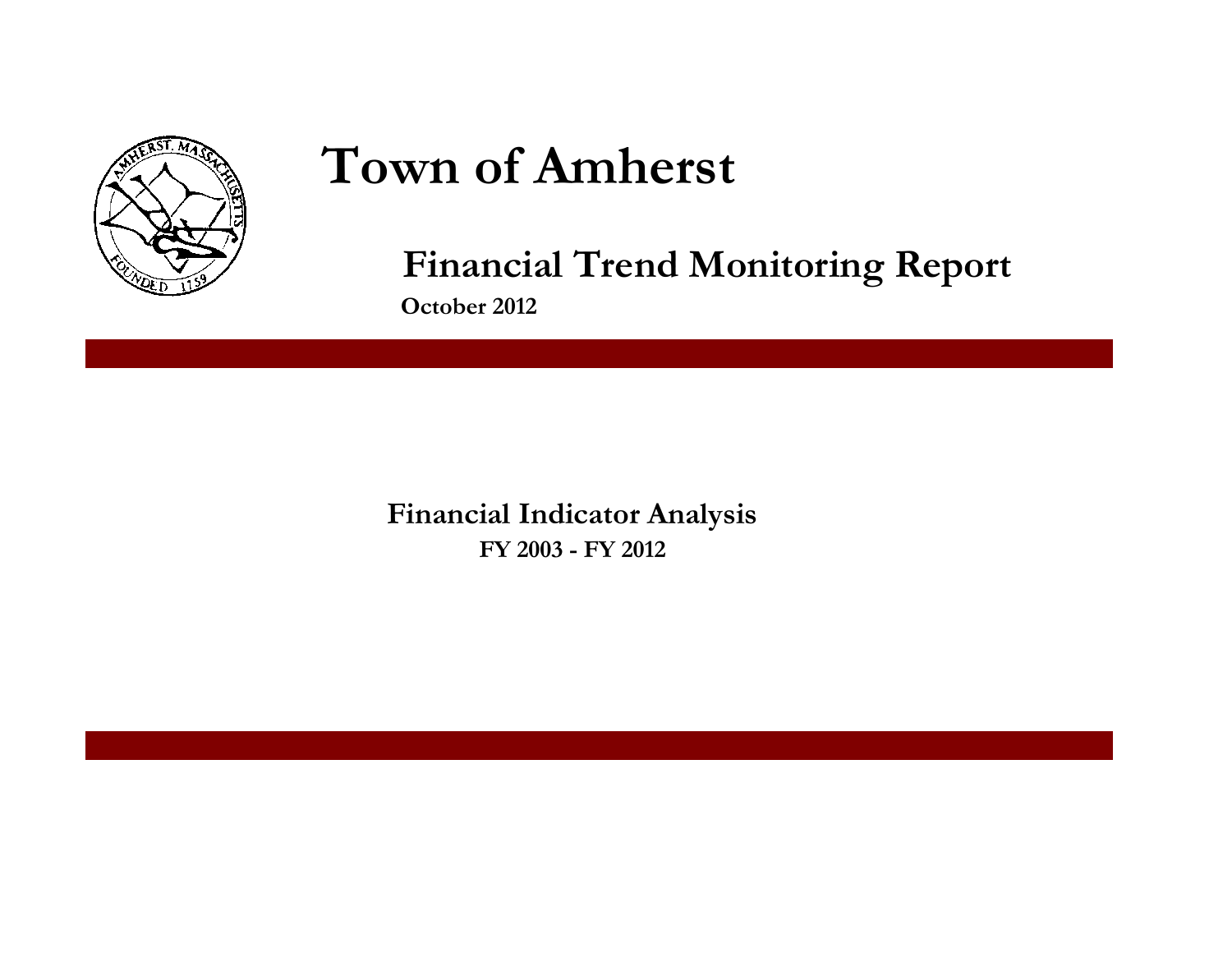#### **Table of Contents**

#### **Financial Indicator Analysis**

 Sources of Revenue - FY 13 Current Expenditures - FY 13 Property Tax Revenue Uncollected Property Taxes State Aid - Actual and Constant Dollars State Aid as a Percentage of Operating Revenues Revenues Related to Economic Growth Revenue Per Capita - Actual Revenues Per Capita - Constant Dollars Operating Expenditures Per Capita Expenditure Growth By Category - Actual Expenditure Growth By Category - Constant Dollars Municipal Staffing Levels Salaries & Benefits as Percentage Total Operating Budget Debt Service Long Term Debt Reserves & Fund Balance

#### **Contributors**

Sandy Pooler - Finance Director Maria Racca - IT/Finance Data Analyst Sonia Aldrich - Comptroller

#### **Note**

This report was initially prepared in 2007 at the request of the Amherst Finance Director by three graduate students at the Center for Public Policy & Administration at the University of Massachusetts Amherst. Town staff have refined and expanded the template since then. The International City Management Association's (ICMA) Financial Trend Monitoring System served as the template for this analysis.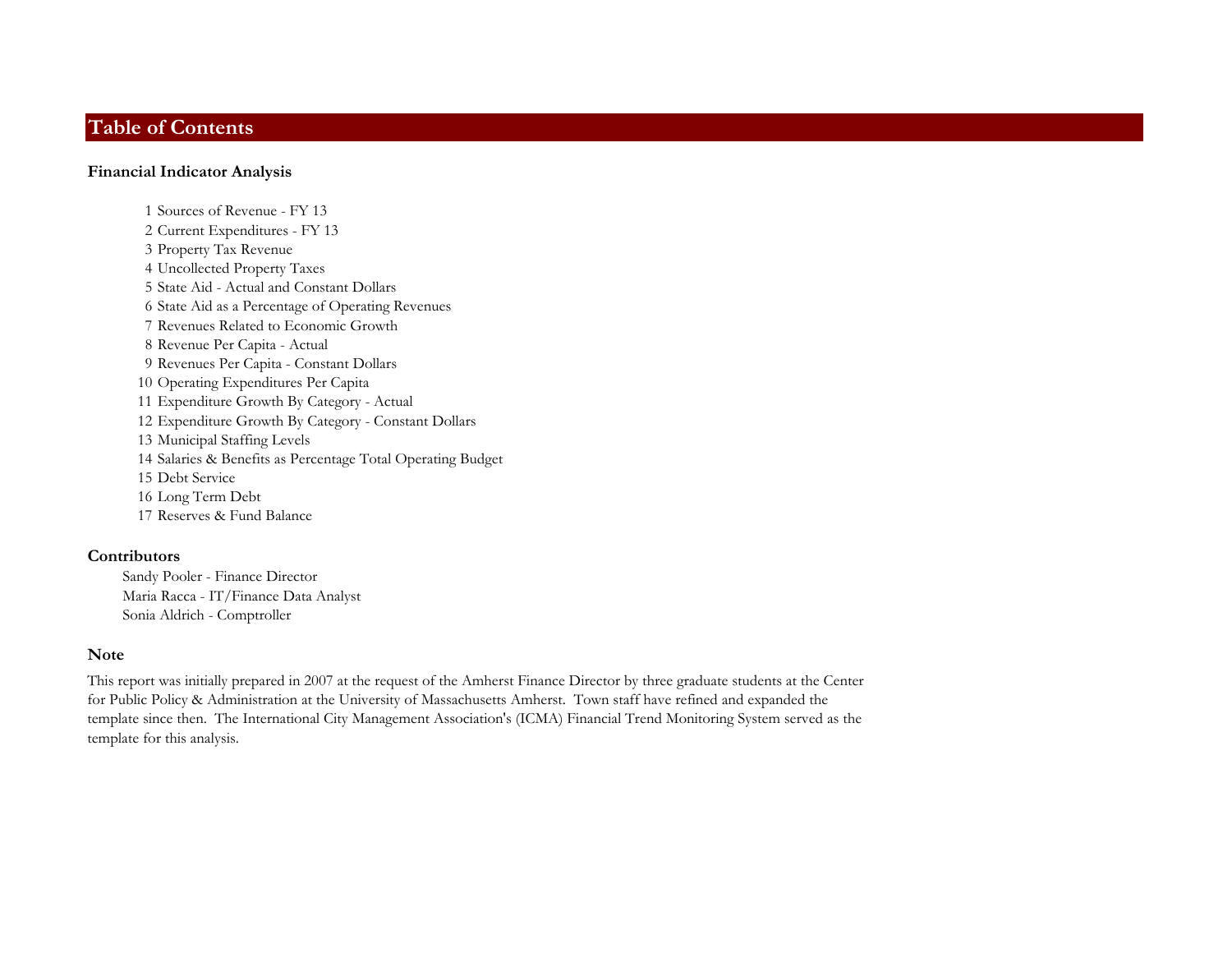**1 - Sources of Revenue - FY 13**

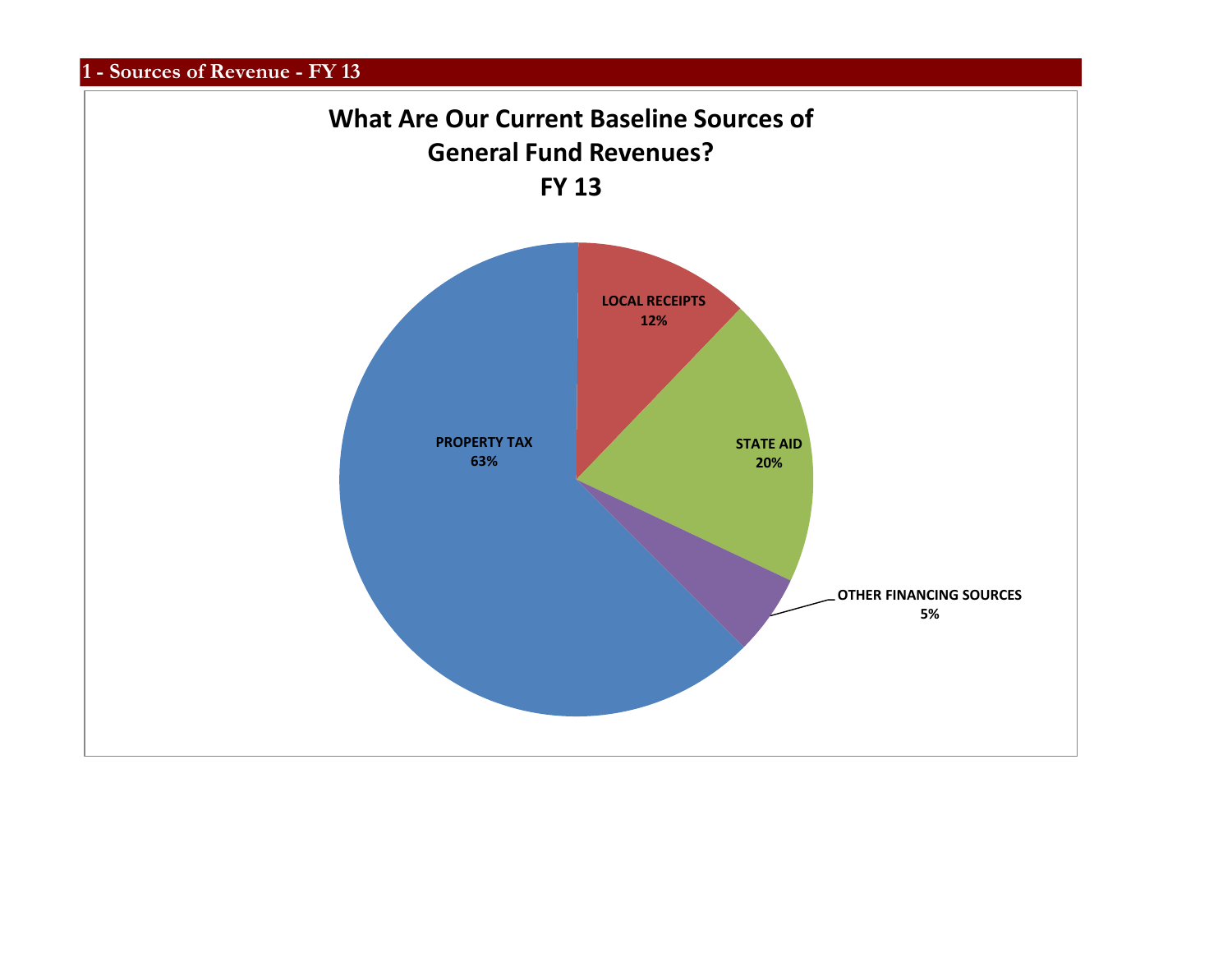**2 - Current Expenditures - FY 13**

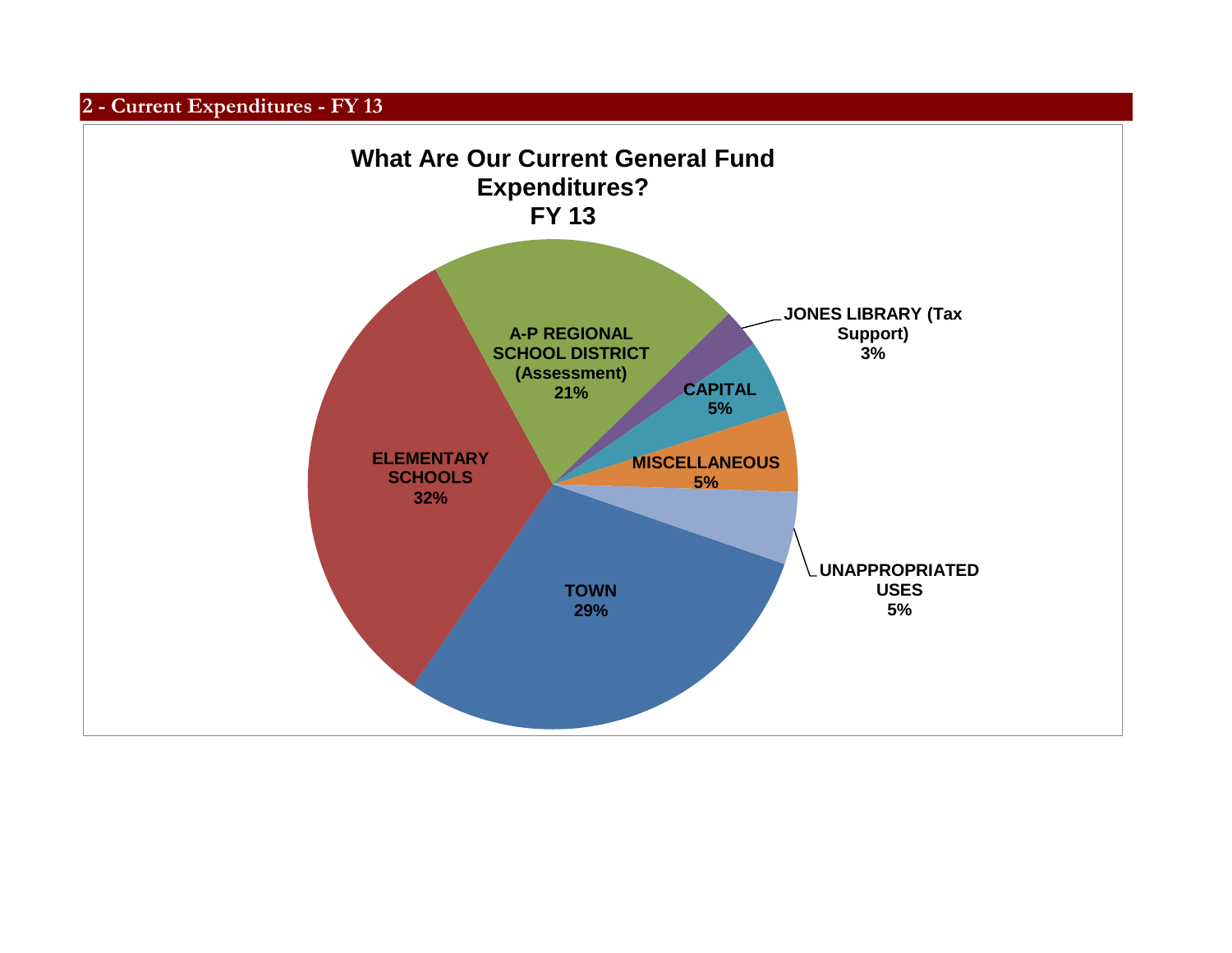# **3 - Property Tax Revenue**

A decline in property tax revenues (measured in constant dollars) is considered a warning indicator.





The Property Tax is the Town's primary revenue source for both operating and capital spending. Annual increases are limited by Proposition 2 1/2. The substantial increase in property tax revenue in FY 05 and FY 06 is due to the override in 2004 and the increase in FY11 to the override in 2010. The analysis shows that the only significant increases in constant dollars from year to year occurred when an override was passed by the community.

| Formula                                                     |                    |              |              |              |            |                  | <b>Property Tax Revenues (Constant Dollars)</b> |                  |                  |      |            |   |            |      |            |
|-------------------------------------------------------------|--------------------|--------------|--------------|--------------|------------|------------------|-------------------------------------------------|------------------|------------------|------|------------|---|------------|------|------------|
| Fiscal Year                                                 | 2003               |              | 2004         |              | $2005*$    | $2006*$          | 2007                                            | 2008             | 2009             |      | 2010       |   | $2011*$    |      | 2012       |
| Residential Property Tax Levy                               | 21,719,548         |              | 22,750,342   |              | 25,641,716 | 27,597,486       | 28,983,904                                      | 30,228,150       | 31,654,521       |      | 32,517,975 |   | 34,807,241 |      | 36,250,802 |
| Commercial Property Tax Levy                                | 2,278,072          |              | 2,287,047    | - \$         | 2,270,532  | 2,225,570        | 2,311,801                                       | 2,287,655        | 2,335,621        |      | 2,615,297  |   | 2,724,022  | -S   | 2,887,813  |
| Industrial Property Tax Levy                                | 79,187             |              | 70,117       | $\mathbf{s}$ | 74,666     | 73,806           | 75,446                                          | 77,082           | 72,198           | - \$ | 77,355     |   | 78,569     |      | 89,955     |
| Personal Property Tax Levy                                  | 708,209            | $\cdot$   \$ | 747,955      | - \$         | 615,689    | 639,122          | 708,900                                         | 802,271          | 809,087          | -S   | 848,380    |   | 922,478    | - \$ | 1,115,462  |
| Property Tax Total                                          | 24,785,016         | - \$         | 25,855,461   |              | 28,602,603 | 30,535,984       | 32,080,051                                      | 33, 395, 158     | 34,871,427       |      | 36,059,007 |   | 38,532,310 | -S   | 40,344,032 |
| Less - Excluded Debt                                        | $637,518$ \$       |              | 598,717      | - \$         | 555,553    | 220,641          | 382,217                                         | 340,425          | 441,321          |      | 400,837    |   | 352,466    |      | 305,688    |
| Net Property Tax Revenue                                    |                    |              | 25, 256, 744 | - 8          | 28,047,050 | 30, 315, 343     | 31,697,834                                      | 33,054,733       | \$<br>34,430,106 | - 5  | 35,658,170 |   | 38,179,844 | S    | 40,038,344 |
| $CPI - U$ , Base Period = 1982-1984                         | 203.9              |              | 209.5        |              | 216.4      | 223.1            | 227.4                                           | 235.4            | 233.5            |      | 237.3      |   | 243.6      |      |            |
| CPI - U, Adjustment for constant<br>dollars (2003 dollars)  | 100%               |              | $97\%$       |              | 94%        | 91%              | $90\%$                                          | 87%              | 87%              |      | 86%        |   | 84%        |      |            |
| <b>Property Tax Revenue (constant)</b><br>dollars)          | \$<br>24, 147, 498 | \$           | 24,581,623   | \$           | 26,426,957 | \$<br>27,706,403 | \$<br>28,422,112                                | \$<br>28,631,521 | 30,065,519       | - \$ | 30,639,279 | S | 31,957,595 | -\$  |            |
| Percent Change - Property Tax<br>Revenue (constant dollars) | $100.0\%$          |              | 1.8%         |              | $7.5\%$    | $4.8\%$          | $2.6\%$                                         | $0.7\%$          | $5.0\%$          |      | $1.9\%$    |   | $4.3\%$    |      |            |

\* A \$2,000,000 override was approved by voters in March 2004 that was added to the tax levy over a 2-year period in FY 05 and FY 06. The \$1,680,000 override approved in March 2010 increases property tax bills beginning in FY 11 (July 2010 - June 2011).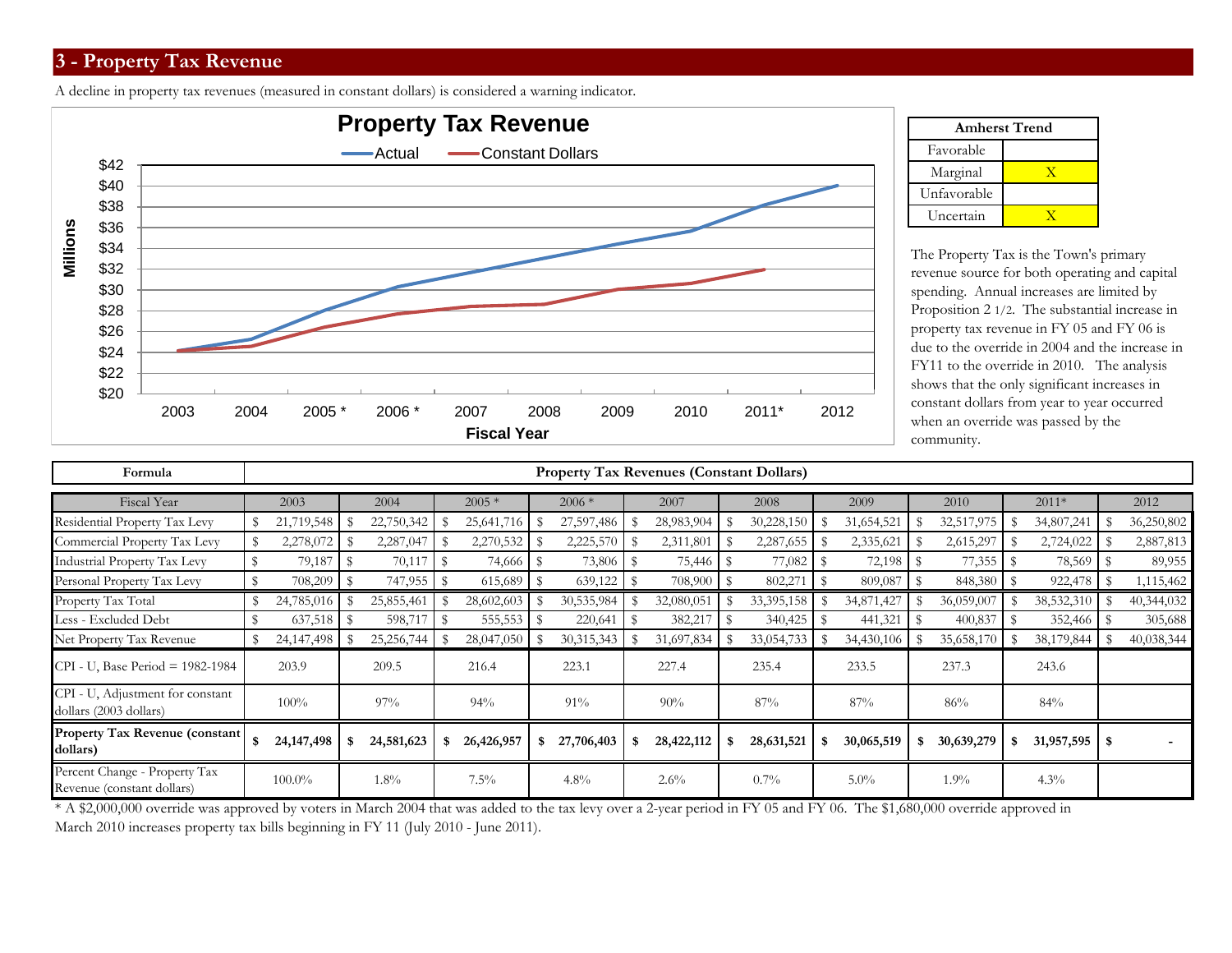### **4 - Uncollected Property Taxes**

Uncollected property taxes (as a percent of the property tax levy) of 5-8 percent is considered a warning indicator by the Bond rating organizations.



|             | <b>Amherst Trend</b> |
|-------------|----------------------|
| Favorable   |                      |
| Marginal    |                      |
| Unfavorable |                      |
| Uncertain   |                      |

An increase in uncollected property taxes may indicate an inability by property owners to pay their taxes due to economic conditions. Additionally, as uncollected property taxes rise, liquidity decreases, resulting in less cash on hand for the Town to invest. Bond rating organizations generally consider uncollected taxes in excess of 5% as a warning trend. Amherst has maintained a strong position on this indicator, regardless of economic conditions.

| Formula                                                       |            |      |            |    |              | Uncollected Taxes as a Percentage of Net Property Tax Levy |                 |              |      |            |   |            |              |            |
|---------------------------------------------------------------|------------|------|------------|----|--------------|------------------------------------------------------------|-----------------|--------------|------|------------|---|------------|--------------|------------|
| Fiscal Year                                                   | 2003       |      | 2004       |    | 2005         | 2006                                                       | 2007            | 2008         |      | 2009       |   | 2010       | 2011         | 2012       |
| Residential Property Tax Levy                                 | 21,719,548 | - \$ | 22,750,342 |    | 25,641,716   | 27,597,486                                                 | $28,983,904$ \$ | 30,228,150   |      | 31,654,521 |   | 32,517,975 | 34,807,241   | 36,250,802 |
| Commercial Property Tax Levy                                  | 2,278,072  |      | 2,287,047  |    | 2,270,532    | 2,225,570                                                  | 2,311,801       | 2,287,655    |      | 2,335,621  |   | 2,615,297  | 2,724,022    | 2,887,813  |
| Industrial Property Tax Levy                                  | 79,187     |      | 70,117     |    | 74,666       | 73,806                                                     | 75,446          | 77,082       |      | 72,198     |   | 77,355     | 78,569       | 89,955     |
| Personal Property Tax Levy                                    | 708,209    |      | 747,955    |    | 615,689      | 639,122                                                    | 708,900         | 802,271      |      | 809,087    |   | 848,380    | 922,478      | 1,115,462  |
| Property Tax Subtotal                                         | 24,785,016 | l S  | 25,855,461 |    | 28,602,603   | 30,535,984                                                 | 32,080,051      | 33, 395, 158 |      | 34,871,427 |   | 36,059,007 | 38,532,310   | 40,344,032 |
| Reserved for Abatements &<br>Exemptions                       | 295,738    | - \$ | 243,584    | S  | $302,116$ \$ | 297,202                                                    | 312,089         | 342,873      | - \$ | 342,028    | S | 332,415 \$ | 368,633      | 376,985    |
| Net Property Tax Levy                                         | 24,489,278 | - \$ | 25,611,877 |    | 28,300,487   | 30,238,782                                                 | 31,767,962      | 33,052,285   |      | 34,529,399 |   | 35,726,592 | 38,163,677   | 39,967,047 |
| Uncollected Taxes as of June 30                               | 337,265    | - \$ | 343,543    | -S | 367,899 \$   | $355,732$ \$                                               | $514,895$ \$    | 449,606      | - \$ | 509,962    |   | 618,875 \$ | $582,418$ \$ | 549,086    |
| Uncollected Taxes as a Percentage<br>of Net Property Tax Levy | $1.38\%$   |      | $1.34\%$   |    | $1.30\%$     | $1.18\%$                                                   | 1.62%           | $1.36\%$     |      | $1.48\%$   |   | 1.73%      | $1.53\%$     | $1.37\%$   |

Source: Collector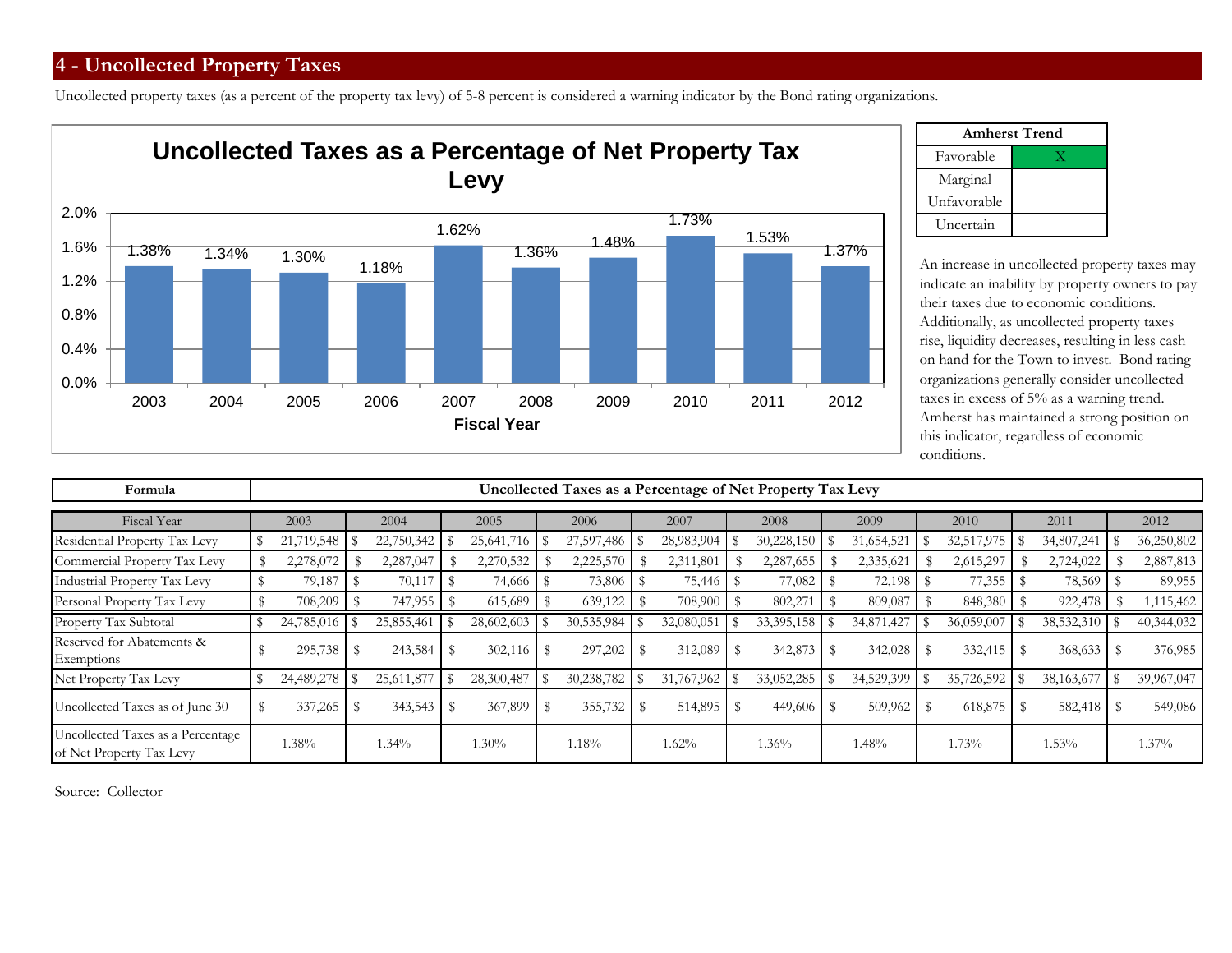Reductions in State Aid are considered a warning indicator, particularly if the Town does not have adequate reserves or other revenues to offset cuts.



|             | <b>Amherst Trend</b> |
|-------------|----------------------|
| Favorable   |                      |
| Marginal    |                      |
| Unfavorable |                      |
| Uncertain   |                      |

Reliance on state aid for funding has both an upside and a downside. While increases in state aid may permit additional services, increased state aid as a percentage of operating revenue may be difficult to manage when there is a reduction in this funding.

State Aid to the Town is lower in FY 13 than FY 03 in both actual and inflation adjusted dollars, with cuts of over \$3.6 million in the last five years.

| Formula                                                    |                 |                 |                 |      |               |            |      | State Aid / Operating Revenues |                 |                 |               |                          |                  |
|------------------------------------------------------------|-----------------|-----------------|-----------------|------|---------------|------------|------|--------------------------------|-----------------|-----------------|---------------|--------------------------|------------------|
| Fiscal Year                                                | 2003            | 2004            | 2005            |      | 2006          | 2007       |      | 2008                           | 2009            | 2010            | 2011          | 2012                     | 2013<br>Budgeted |
| State Aid (actual)                                         | 14,690,451      | 12,229,857      | 12,473,453      | - \$ | 14,288,429    | 16,245,680 |      | 16,913,170                     | 15,492,500      | 14,278,972      | 13,606,299    | 13,129,003               | 13,216,300       |
| $CPI - U$ , Base Period = 1982-<br>1984                    | 203.9           | 209.5           | 216.4           |      | 223.1         | 227.4      |      | 235.4                          | 233.5           | 237.3           | 243.6         |                          |                  |
| CPI - U, Adjustment for constant<br>dollars (2003 dollars) | 100%            | $97\%$          | $94\%$          |      | 91%           | 90%        |      | 87%                            | 87%             | 86%             | 84%           |                          |                  |
| Adjusted State Aid (constant<br>dollars)                   | $14,690,451$ \$ | $11,902,949$ \$ | $11,752,944$ \$ |      | 13,058,766 \$ | 14,566,817 | - \$ | $14,649,938$ \$                | $13,528,569$ \$ | $12,269,205$ \$ | 11,388,852 \$ | $\overline{\phantom{a}}$ |                  |

Source: Massachusetts Department of Revenue "Cherry Sheets". FY 09 state aid reflects mid-year "9C Cuts" of \$978,298 to Lottery/Addl Asst and \$659,034 to Chapter 70 school aid.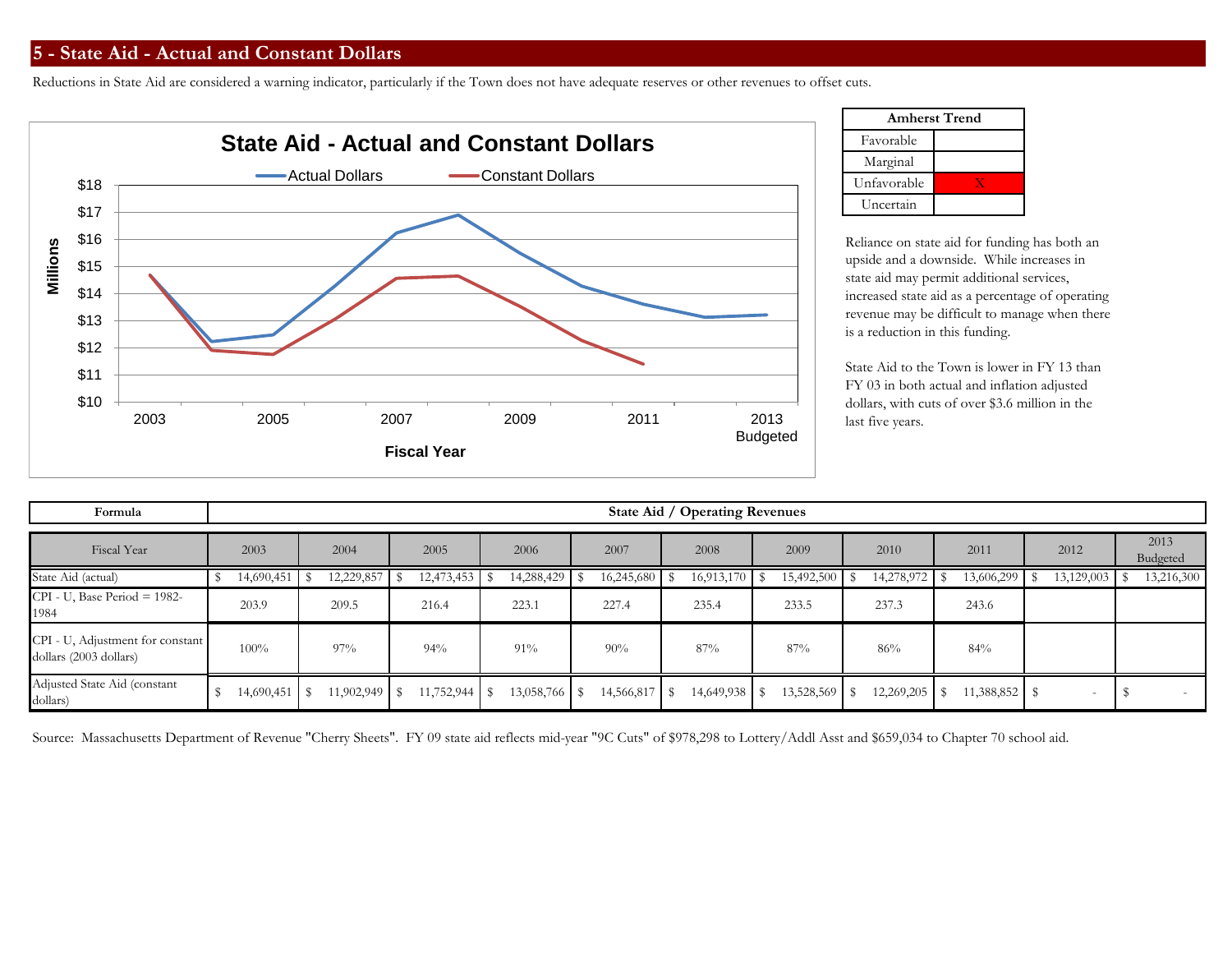# **6 - State Aid as a Percentage of Operating Revenues**

Reductions in State Aid as a percentage of operating revenues is considered a warning indicator, particularly if the Town does not have adequate reserves.



|             | <b>Amherst Trend</b> |
|-------------|----------------------|
| Favorable   |                      |
| Marginal    |                      |
| Unfavorable |                      |
| Uncertain   |                      |

State Aid as a percentage of operating revenue dropped significantly in FY 04 and again in every fiscal year from FY 09 through FY 12.

State Aid is lower in FY 12 than FY 03 in both actual and inflation adjusted dollars. State aid as a share of Town revenues is smaller than at any time since the enactment of Proposition 2 1/2 in 1980.

| Formula                                     |            |            |            |            | State Aid  | Operating Revenues |            |            |            |            |
|---------------------------------------------|------------|------------|------------|------------|------------|--------------------|------------|------------|------------|------------|
| Fiscal Year                                 | 2003       | 2004       | 2005       | 2006       | 2007       | 2008               | 2009       | 2010       | 2011       | 2012       |
| <b>Gross Operating Revenue</b>              | 56,672,545 | 59,485,598 | 59,718,855 | 63,824,133 | 67,403,878 | 70,166,213         | 71,785,406 | 71,421,931 | 72,456,981 | 73,722,487 |
| Less - Excluded Debt                        | 637,518    | 598,717    | 555,553    | 220,641    | 382,217    | 340,425            | 441,321    | 400,837    |            | 305,688    |
| Net Operating Revenue                       | 56,035,027 | 58,886,881 | 59,163,302 | 63,603,492 | 67,021,661 | 69,825,788         | 71,344,085 | 71,021,094 | 72,104,515 | 73,416,799 |
| State Aid                                   | 14,690,451 | 12,229,857 | 12,473,453 | 14,288,429 | 16,245,680 | 16,913,170         | 15,492,500 | 14,278,972 | 13,606,299 | 13,129,003 |
| State Aid as a $\%$ of Operating<br>Revenue | 26.2%      | $20.8\%$   | 21.1%      | 22.5%      | 24.2%      | 24.2%              | 21.7%      | 20.1%      | 18.9%      | 17.9%      |

\* 2013 as appropriated at Town Meeting

Source: Massachusetts Department of Revenue "Cherry Sheets".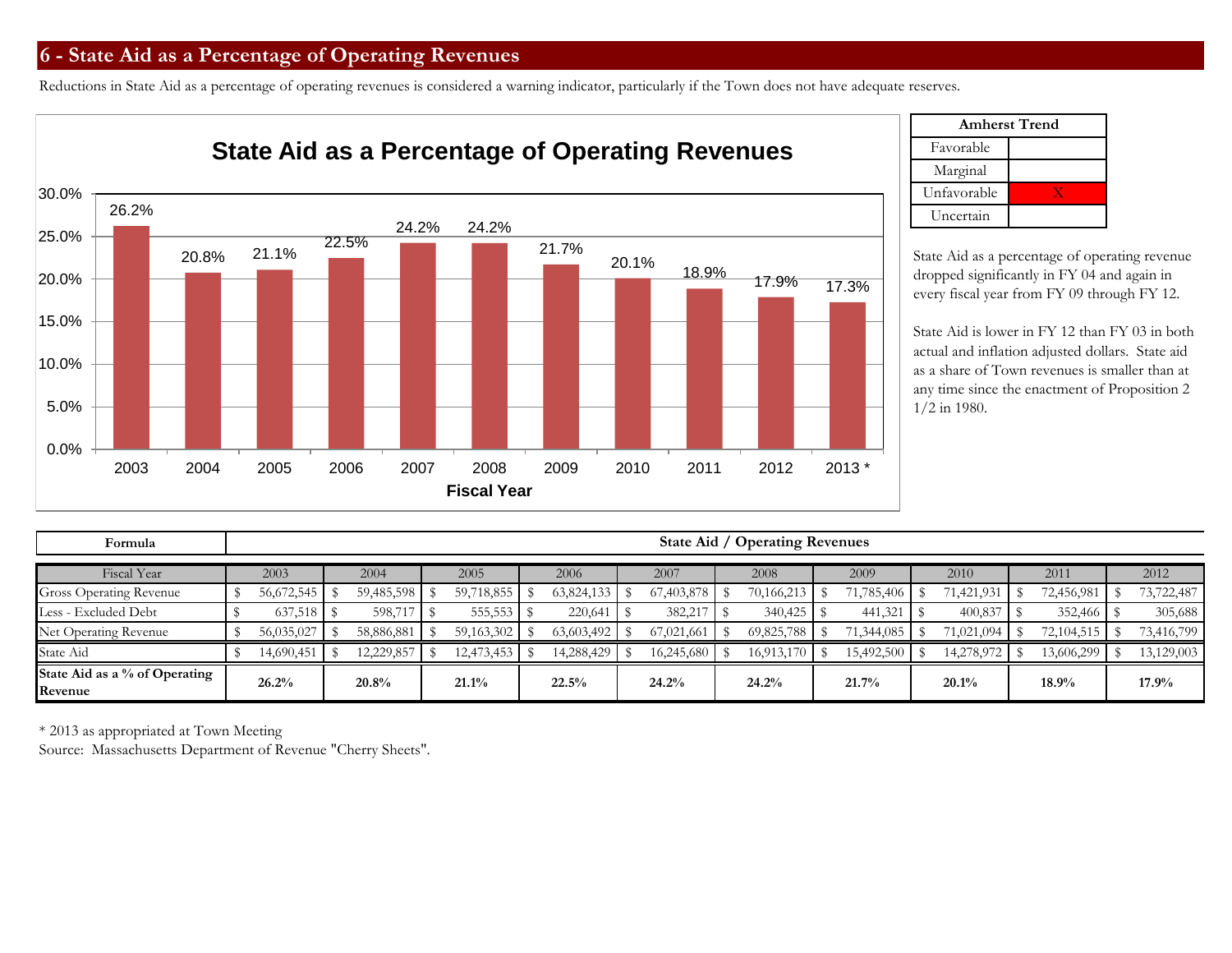Decreasing revenues related to economic growth as a percentage of net operating revenues may be considered a warning indicator



|             | <b>Amherst Trend</b> |
|-------------|----------------------|
| Favorable   |                      |
| Marginal    |                      |
| Unfavorable |                      |
| Uncertain   |                      |

A balance between economic growth and other (non-growth) revenues mitigates the effect of macroeconomic changes--during a recession a higher percentage of revenue from non-growth sources is preferred.

The severe economic downturn and slow pace of recovery had a significant negative effect on building permit fees (a precursor of future new growth), property tax from new growth, and motor vehicle excise taxes. This revenue source in FY 12 was the first year to reverse this trend.

| Formula                                                  |            |      |            |            |      |                |      | <b>Economic Growth Revenues / Operating Revenues</b> |              |            |            |                        |              |      |            |
|----------------------------------------------------------|------------|------|------------|------------|------|----------------|------|------------------------------------------------------|--------------|------------|------------|------------------------|--------------|------|------------|
| Fiscal Year                                              | 2003       |      | 2004       | 2005       |      | 2006           |      | 2007                                                 | 2008         | 2009       | 2010       |                        | 2011         |      | 2012       |
| Net Operating Revenues                                   | 56,035,027 |      | 58,886,881 | 59,163,302 |      | 63,603,492     |      | 67,403,878                                           | 70,166,213   | 73,422,737 | 71,021,094 |                        | 72,104,515   | S    | 73,416,799 |
| Building Related Fees & Permits*                         | 514,722    | - \$ | 423,918 \$ | 565,870 \$ |      | 686,811        |      | 446,504                                              | $517,270$ \$ | 485,934 \$ | 478,686    |                        | 378,067      | - \$ | 489,882    |
| Motor Vehicle Excise                                     | 1,454,684  |      | 1,505,390  | 1,474,547  |      | 1,516,654      |      | 1,438,646                                            | 1,537,625    | 1,435,003  | 1,355,180  |                        | 1,423,261    |      | 1,559,389  |
| Tax Levy from New Construction                           | 527,857    | - \$ | 519,989 \$ | 732,617    | - \$ | 962,674        | l \$ | 636,907                                              |              | 545,778 \$ | 366,636 \$ |                        | $367,924$ \$ |      | 473,730    |
| Total Economic Growth Revenues   \$                      | 2,497,263  |      | 2,449,297  | 2,773,034  | - S  | $3,166,139$ \$ |      | 2,522,057                                            |              |            | 2,200,502  | $\mathbf{\mathcal{S}}$ | 2,169,252    |      | 2,523,001  |
| Economic Growth Revenues as a<br>% of Operating Revenues | $4.5\%$    |      | $4.2\%$    | $4.7\%$    |      | $5.0\%$        |      | $3.7\%$                                              | $3.7\%$      | $3.4\%$    | $3.1\%$    |                        | $3.0\%$      |      | $3.4\%$    |

\*Building Related Fees & Permits includes the following permits: Street Opening, Building, Plumbing, Gas & Electrical

Sources: Amherst Finance Department, Massachusetts Department of Revenue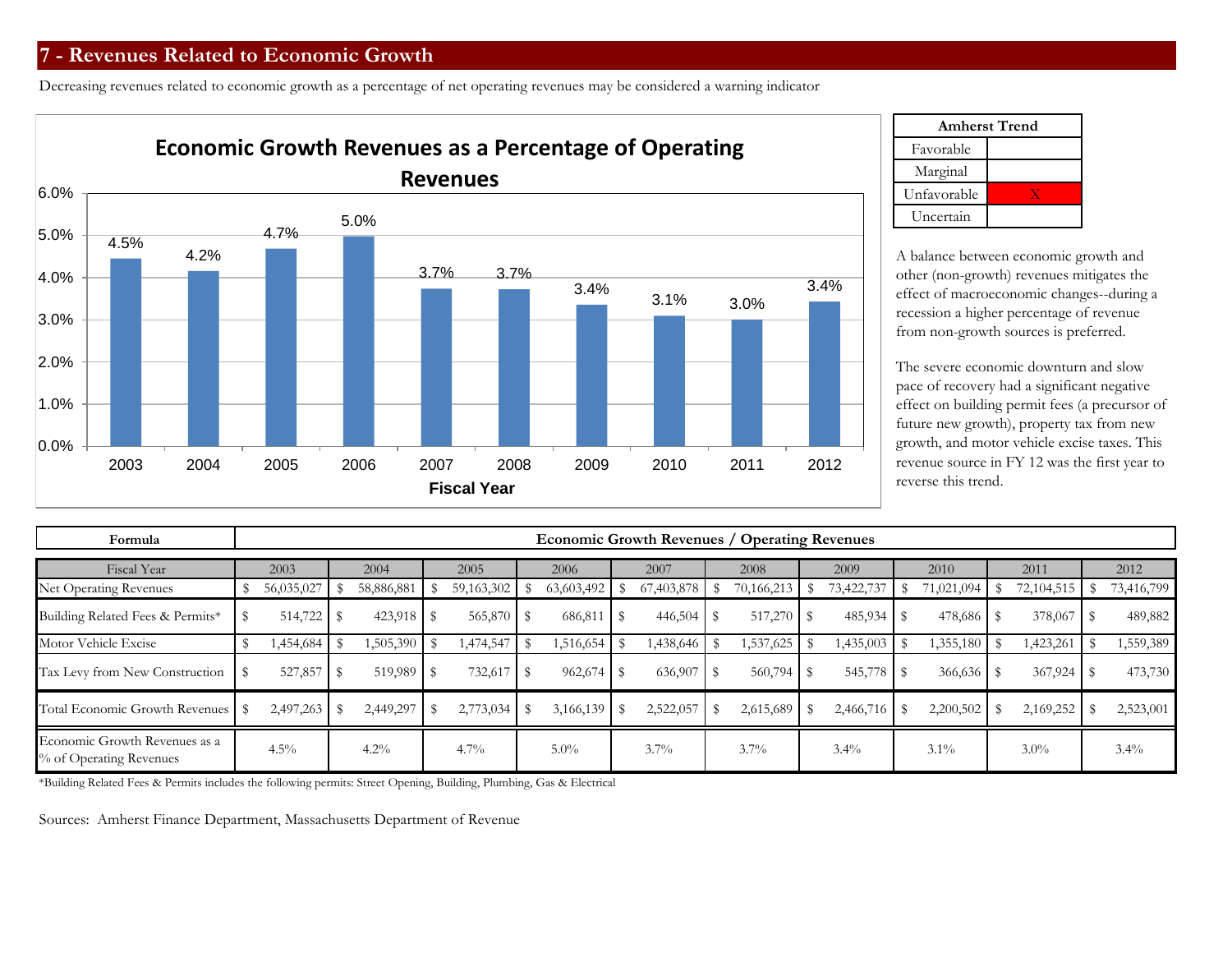

| x              |  |  |  |  |  |  |  |  |  |  |
|----------------|--|--|--|--|--|--|--|--|--|--|
|                |  |  |  |  |  |  |  |  |  |  |
| Uncertain<br>x |  |  |  |  |  |  |  |  |  |  |
|                |  |  |  |  |  |  |  |  |  |  |

Revenues from the property tax have increased by the allowable limits of Proposition 2 1/2 and were further increased in 2005 and 2010 via a voterapproved referendum. Local receipts have also increased due to increased reliance on user fees to fund certain Town services such as LSSE. State aid has fluctuated and now is below FY 02 levels even before adjusting for inflation.

| Formula                       |              |            |            |            |                 | Revenues     |            |            |            |              |            |
|-------------------------------|--------------|------------|------------|------------|-----------------|--------------|------------|------------|------------|--------------|------------|
|                               |              |            |            |            |                 |              |            |            |            |              |            |
| Fiscal Year                   | 2003         | 2004       | $2005*$    | $2006*$    | 2007            | 2008         | 2009       | 2010       | $2011**$   | 2012         | 2013       |
| Residential Property Tax Levy | 21,719,548   | 22,750,342 | 25,641,716 | 27,597,486 | 28,983,904      | 30,228,150   | 31,654,521 | 32,517,975 | 34,807,241 | 36,250,802   |            |
| Commercial Property Tax Levy  | 2,278,072    | 2,287,047  | 2,270,532  | 2,225,570  | 2,311,801       | 2,287,655    | 2,335,621  | 2,615,297  | 2,724,022  | 2,887,813 \$ |            |
| Industrial Property Tax Levy  | 79,187       | 70,117     | 74,666     | 73,806     | 75,446 \$       | 77,082       | 72,198     | 77,355     | 78,569     | 89,955 :     |            |
| Personal Property Tax Levy    | 708,209      | 747,955    | 615,689    | 639,122    | 708,900 \$      | 802,271      | 809,087    | 848,380    | 922,478    | 1,115,462 \$ |            |
| Property Tax Total            | 24,785,016   | 25,855,46  | 28,602,603 | 30,535,984 | 32,080,051      | 33, 395, 158 | 34,871,427 | 36,059,007 | 38,532,310 | 40,327,649   | 42,107,207 |
| Less - Excluded Debt          | 637,518      | 598,71     | 555,553    | 220,641    | 382,217         | 340,425      | 441,321    | 400,837    | 352,466    | 305,688      | 259,374    |
| Net Property Tax Revenue      | 24, 147, 498 | 25,256,744 | 28,047,050 | 30,315,343 | $31,697,834$ \$ | 33,054,733   | 34,430,106 | 35,658,170 | 38,179,844 | 40,021,961   | 41,847,833 |
| <b>Local Receipts</b>         | 13,935,862   | 15,520,077 | 14,446,681 | 14,467,017 | 15,831,428 \$   | 17,079,401   | 18,248,446 | 17,698,547 | 17,841,538 | 17,840,164   | 17,163,653 |
| State Aid                     | 14,690,451   | 12,229,857 | 12,473,453 | 14,288,429 | 16,245,680      | 16,913,170   | 15,492,500 | 14,278,972 | 13,606,299 | 13,129,003   | 13,216,300 |
| Population                    | 34,567       | 34,255     | 34,047     | 34,049     | 35,962          | 35,565       | 35,565     | 37,819     | 37,819     | 37,819       | 37,819     |
| Property Tax per Capita       | \$698.57     | \$737.32   | \$823.77   | \$890.34   | \$881.43        | \$929.42     | \$968.09   | \$942.86   | \$1,009.54 | \$1,058.25   | \$1,106.53 |
| Local Reciepts per Capita     | \$403.16     | \$453.07   | \$424.32   | \$424.89   | \$440.23        | \$480.23     | \$513.10   | \$467.98   | \$471.76   | \$471.72     | \$453.84   |
| State Aid per Capita          | \$424.98     | \$357.02   | \$366.36   | \$419.64   | \$451.75        | \$475.56     | \$435.61   | \$377.56   | \$359.77   | \$347.15     | \$349.46   |

\* A \$2,000,000 override was approved by voters in March 2004 that was added to the tax levy over a 2-year period in FY 05 and FY 06.

\*\* The \$1,680,000 override approved in March 2010 increased property tax bills beginning in FY 11 (July 2010 - June 2011).

Source: Massachusetts Department of Revenue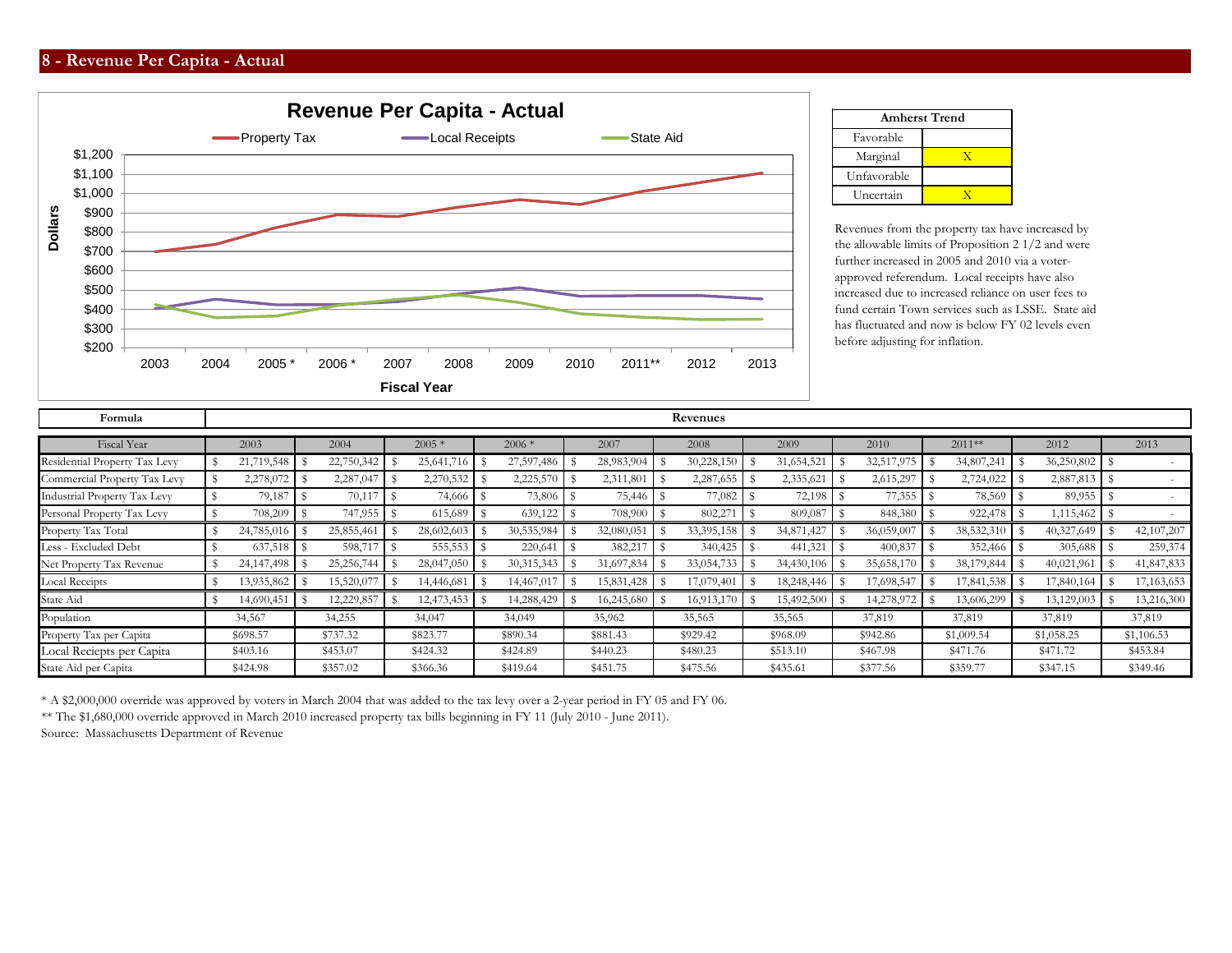#### **9 - Revenues Per Capita - Constant Dollars**



|             | <b>Amherst Trend</b> |
|-------------|----------------------|
| Favorable   |                      |
| Marginal    |                      |
| Unfavorable |                      |
| Uncertain   |                      |

Property tax revenues have increased at about the rate of inflation except in years (2005) when an override was passed by voters. State aid and local receipts have not kept pace with inflation.

| Formula                                                    |               |                 |               |            |          |            |             |                 |                | Revenues   |      |                 |                    |            |                         |               |               |                 |    |                |
|------------------------------------------------------------|---------------|-----------------|---------------|------------|----------|------------|-------------|-----------------|----------------|------------|------|-----------------|--------------------|------------|-------------------------|---------------|---------------|-----------------|----|----------------|
| Fiscal Year                                                |               | 2003            |               | 2004       |          | $2005*$    |             | $2006*$         |                | 2007       |      | 2008            |                    | 2009       |                         | 2010          |               | 2011**          |    | 2012           |
| Residential Property Tax Levy                              | \$            | 21,719,548 \$   |               | 22,750,342 |          | 25,641,716 | -S          | 27,597,486 \$   |                | 28,983,904 | - \$ | 30,228,150      | \$                 | 31,654,521 | <b>S</b>                | 32,517,975    | $\sqrt[6]{3}$ | 34,807,241      | S  | 36,250,802     |
| Commercial Property Tax Levy                               | s             | 2,278,072       | -S            | 2,287,047  |          | 2,270,532  | S           | 2,225,570       |                | 2,311,801  |      | 2,287,655       | $\mathbf{\hat{S}}$ | 2,335,621  | -S                      | 2,615,297     | -S            | 2,724,022       |    | 2,887,813      |
| Industrial Property Tax Levy                               | $\mathbf S$   | 79,187          | $\mathbf S$   | 70,117     |          | 74,666     | S           | 73,806          | S              | 75,446     |      | 77,082          |                    | 72,198     | \$                      | 77,355        | -S            | 78,569          |    | 89,955         |
| Personal Property Tax Levy                                 | $\mathbf S$   | 708,209         | $\mathcal{L}$ | 747,955    | - \$     | 615,689    | - \$        | 639,122         |                | 708,900    | -\$  | 802,271         |                    | 809,087    | - \$                    | 848,380       | -S            | 922,478         |    | 1,115,462      |
| Property Tax Total                                         | $\mathbf{\$}$ | $24,785,016$ \$ |               | 25,855,461 |          | 28,602,603 | S           | $30,535,984$ \$ |                | 32,080,051 |      | 33,395,158      | $\mathbf{\hat{S}}$ | 34,871,427 | - \$                    | 36,059,006    | -\$           | 38,435,530      | S  | 38,435,531     |
| Less - Excluded Debt                                       | $\mathbf S$   | 637,518         | - \$          | 598,717    |          | 555,553    | - \$        | $220,641$ \$    |                | 382,217    |      | 340,425         | S                  | 441,321    | l \$                    | 400,837       | -8            | 352,466         | \$ | 305,688        |
| Net Property Tax Revenue                                   | \$            | 24, 147, 498    |               | 25,256,744 | l \$     | 28,047,050 | S           |                 |                | 31,697,834 |      | 33,054,733      |                    | 34,430,106 | <b>S</b>                | 35,658,169    | -\$           | $38,083,064$ \$ |    | 38,129,843     |
| Local Receipts                                             | $\mathbb{S}$  | $13,935,862$ \$ |               | 15,520,077 | <b>S</b> | 14,446,681 | S           | 14,467,017      | $\overline{1}$ | 15,831,428 | - \$ | 17,079,401      |                    | 18,248,446 | l s                     | 17,698,547    | - \$          |                 |    | 17,840,164     |
| State Aid                                                  | \$            |                 |               | 12,229,857 | - \$     | 12,473,453 | $\mathbb S$ | 14,288,429 \$   |                | 16,245,680 | - \$ | $16,913,170$ \$ |                    | 15,492,500 | <b>S</b>                | 14,278,972 \$ |               | 13,606,299      | -S | 13,129,003     |
| CPI - U, Base Period = 1982-1984                           |               | 203.9           |               | 209.5      |          | 216.4      |             | 223.1           |                | 227.4      |      | 235.4           |                    | 233.5      |                         | 237.3         |               | 243.6           |    | $\overline{0}$ |
| CPI - U, Adjustment for constant<br>dollars (2002 dollars) |               | 100%            |               | 97%        |          | 94%        |             | 91%             |                | 90%        |      | 87%             |                    | 87%        |                         | 86%           |               | 84%             |    | $0\%$          |
| <b>Adjusted Property Taxes</b>                             | \$            |                 |               | 24,581,623 |          | 26,426,957 | -S          | $27,706,403$ \$ |                | 28,422,112 |      | 28,631,521      | S                  | 30,065,519 | ΙS                      | 30,639,278    | -\$           | 31,876,588      | S  |                |
| Adjusted Local Receipts                                    | \$            |                 |               | 15,105,221 |          | 13,612,192 | -S          | $13,221,985$ \$ |                | 14,195,375 | -S   | 14,793,925      | \$                 | 15,935,153 | <b>S</b>                | 15,207,475    | - \$          | 14,933,865      | S  | $\sim$         |
| Adjusted State Aid                                         | \$            | $14,690,451$ \$ |               | 11,902,949 | <b>S</b> | 11,752,944 | -S          | $13,058,766$ \$ |                | 14,566,817 | -S   | 14,649,938      | \$                 | 13,528,569 | $\overline{\mathbf{s}}$ | 12,269,205    | - \$          | 11,388,852      | S  | $\sim$         |
| Population                                                 |               | 34,567          |               | 34,255     |          | 34,047     |             | 34,049          |                | 35,962     |      | 35,565          |                    | 35,565     |                         | 37,819        |               | 37,819          |    | 37,819         |
| Property Tax per Capita                                    |               | \$698.57        |               | \$717.61   |          | \$776.19   |             | \$813.72        |                | \$790.34   |      | \$805.05        |                    | \$845.37   |                         | \$810.16      |               | \$842.87        |    | \$0.00         |
| Local Receipts per Capita                                  |               | \$403.16        |               | \$440.96   |          | \$399.81   |             | \$388.32        |                | \$394.73   |      | \$415.97        |                    | \$448.06   |                         | \$402.11      |               | \$394.88        |    | \$0.00         |
| State Aid per Capita                                       |               | \$424.98        |               | \$347.48   |          | \$345.20   |             | \$383.53        |                | \$405.06   |      | \$411.92        |                    | \$380.39   |                         | \$324.42      |               | \$301.14        |    | \$0.00         |

\* A \$2,000,000 override was approved by voters in March 2004 that was added to the tax levy over a 2-year period in FY 05 and FY 06.

\*\* The \$1,680,000 override approved in March 2010 increased property tax bills beginning in FY 11 (July 2010 - June 2011).

Source: Massachusetts Department of Revenue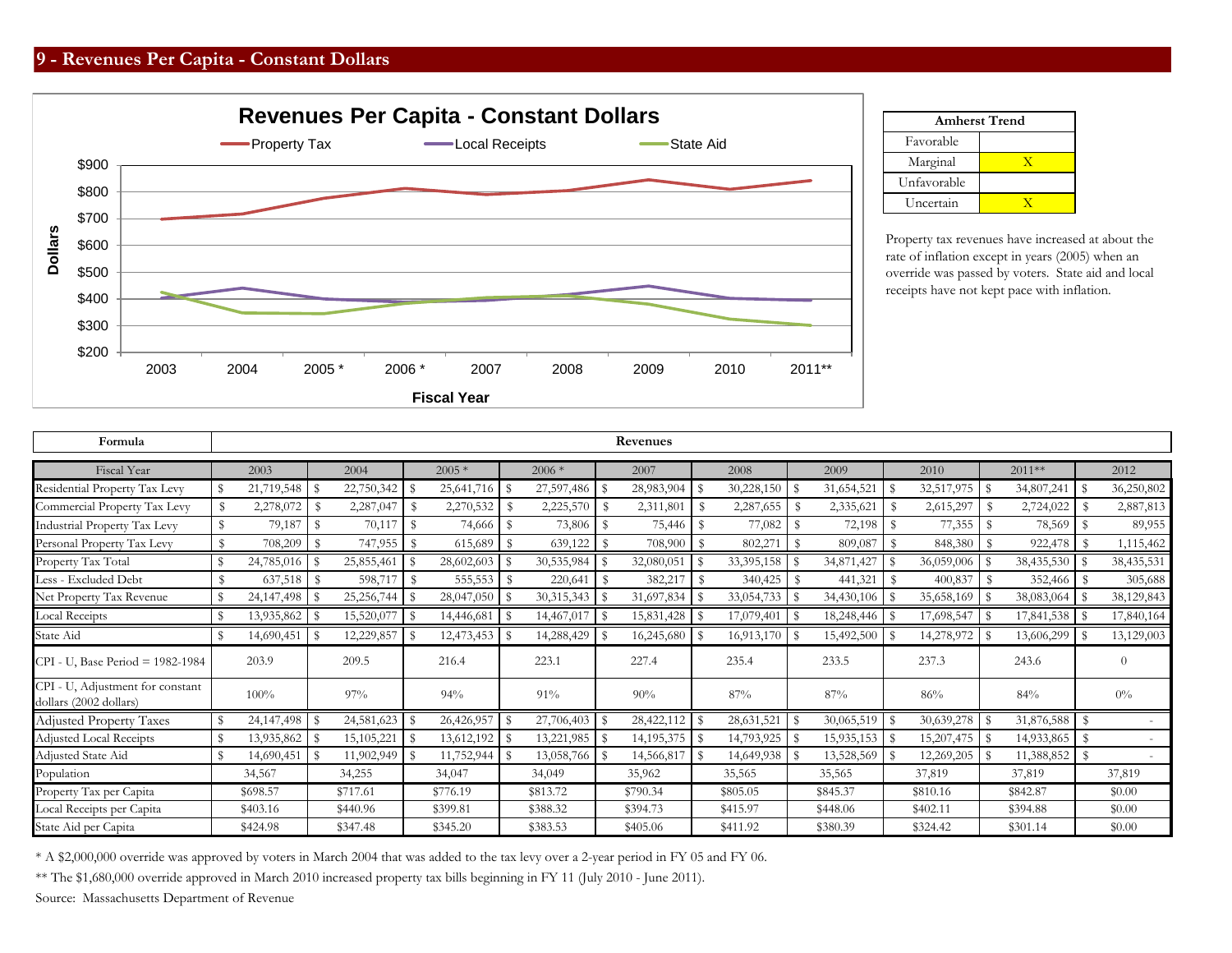#### **10 - Operating Expenditures Per Capita**

Increasing net operating expenditures per capita (in constant dollars) may be considered a warning indicator.



|             | <b>Amherst Trend</b> |
|-------------|----------------------|
| Favorable   |                      |
| Marginal    |                      |
| Unfavorable |                      |
| Uncertain   |                      |

Increasing operating expenditures per capita can indicate that the cost of providing services is outpacing the Town's ability to pay.

Since 2002, Amherst's expenditures per capita have only increased slightly when adjusted for inflation (constant dollars).

| Formula                                                    |                 |      |                 |                          |               |              |                |    | Net Operating Expenditures & Transfers (Constant Dollars) / Population |                    |                |                |               |    |              |      |                 |               |            |
|------------------------------------------------------------|-----------------|------|-----------------|--------------------------|---------------|--------------|----------------|----|------------------------------------------------------------------------|--------------------|----------------|----------------|---------------|----|--------------|------|-----------------|---------------|------------|
| Fiscal Year                                                | 2003            |      | 2004            |                          | 2005          |              | 2006           |    | 2007                                                                   |                    | 2008           |                | 2009          |    | 2010         |      | 2011            |               | 2012       |
| General Government *                                       | 3,107,889       |      | 3,046,937       | -S                       | 3,008,441     |              | 3,199,950      |    | 3,353,542                                                              | - \$               | 3,284,271      | $\overline{1}$ | 3,505,638     |    | 3,253,561    |      | 3,363,964       |               | 3,516,965  |
| Police, Fire & Other Public Safety**                       | 7,105,734       | - \$ | 7,398,842 \$    |                          | 7,688,560     | - \$         | 7,945,350      |    | 8,466,139                                                              | $\mathbb{S}$       | 8,417,276 \$   |                | 8,852,050     | -S | 8,515,854 \$ |      | 8,731,259       |               | 8,910,980  |
| Education                                                  | 24,708,734      | ΙS   | 25,994,585 \$   |                          | 27,465,769    | - \$         | 29,361,273     |    | 31,351,681                                                             |                    | 32,439,294 \$  |                | 32,561,005    | -8 | 33, 372, 717 |      | 33,851,275      | $\mathcal{S}$ | 34,660,935 |
| Public Works                                               | 1,569,540       | l S  | 1,492,750 \$    |                          | 1,956,761     |              | 1,532,632      |    | 1,464,605                                                              | - S                | 1,605,854 \$   |                | 1,497,107     |    | 1,393,402    |      | 1,700,297       |               | 1,540,889  |
| Human Services                                             | 751,212         | ۱S   | 791,883 \$      |                          | 764,764       | - \$         | 870,527        |    | 857,501                                                                | -S                 | 760,445 \$     |                | 751,098 \$    |    | $695,315$ \$ |      | 739,861         |               | 757,585    |
| Culture & Recreation***                                    | 2,168,060       | S    | $2,245,776$ \$  |                          | 2,387,441     |              | 2,481,999      | -S | 2,821,262                                                              | - \$               | $2,800,788$ \$ |                | 2,837,748     | -S | 2,602,252    |      | 2,583,815       | s             | 2,913,432  |
| Debt Service & Fixed Costs****                             | 4,729,082       | -S   | 4,923,079       | $\overline{\phantom{a}}$ | 5,205,911     |              | $6,222,465$ \$ |    | 6,784,173                                                              | - \$               | $6,692,075$ \$ |                | 6,362,777     | -S | 6,653,139    |      | 6,921,459       |               | 7,680,076  |
| Intergovernmental                                          | 912,865         | -S   | 919,893 \$      |                          | 955,075       | $\mathbf{s}$ | 810,186 \$     |    | 949,303                                                                | $\mathbf{\hat{s}}$ | $2,036,114$ \$ |                | 2,442,487     |    | 2,607,361    |      | 2,754,264       |               | 2,564,567  |
| Other                                                      | 109,527         | s    | 3,431           |                          | 16,619        | - S          | $1,119$ \$     |    |                                                                        |                    |                |                |               |    |              |      |                 |               |            |
| <b>Total Operating Expenditures</b>                        | $45,162,643$ \$ |      | $46,817,176$ \$ |                          | 49,449,341 \$ |              | 52,425,501 \$  |    | 56,048,206                                                             | - \$               | 58,036,117 \$  |                | 58,809,910 \$ |    | 59,093,601   | IS.  | $60,646,194$ \$ |               | 62,545,429 |
| CPI - U, Base Period = 1982-1984                           | 203.9           |      | 209.5           |                          | 216.4         |              | 223.1          |    | 227.4                                                                  |                    | 235.4          |                | 233.5         |    | 237.3        |      | 243.6           |               |            |
| CPI - U, Adjustment for constant<br>dollars (2002 dollars) | $100\%$         |      | 97%             |                          | 94%           |              | 91%            |    | 90%                                                                    |                    | 87%            |                | 87%           |    | 86%          |      | 84%             |               |            |
| Adjusted Net Operating Expenditures                        | 45,162,643      | - \$ | 45,565,738      |                          | 46,592,979    | - \$         | 47,913,759     | s  | 50,256,065                                                             | - \$               | 50,270,027     |                | 51, 354, 778  | -S | 50,776,170   | - \$ | 50,762,557      | -S            |            |
| Population                                                 | 34,567          |      | 34,255          |                          | 34,047        |              | 34,049         |    | 35,962                                                                 |                    | 35,565         |                | 35,565        |    | 37,819       |      | 37,819          |               | 37,819     |
| Operating Expenditures per Capita                          | \$1,306.52      |      | \$1,366.73      |                          | \$1,452.38    |              | \$1,539.71     |    | \$1,558.54                                                             |                    | \$1,631.83     |                | \$1,653.59    |    | \$1,562.54   |      | \$1,603.59      |               | \$1,653.81 |
| Operating Expenditures per Capita<br>(constant dollars)    | \$1,306.52      |      | \$1,330.19      |                          | \$1,368.49    |              | \$1,407.20     |    | \$1,397.48                                                             |                    | \$1,413.47     |                | \$1,443.97    |    | \$1,342.61   |      | \$1,342.25      |               |            |
| Percent Change - Expenditures per<br>Capita                | $0.0\%$         |      | 1.8%            |                          | 2.9%          |              | 2.8%           |    | $-0.7%$                                                                |                    | $1.1\%$        |                | 2.2%          |    | $-7.0\%$     |      | $0.0\%$         |               |            |

Source: Massachusetts Department of Revenue

\* General Government includes: Select Board, Town Manager, Finance Department, Legal, Facilities Maintenance, Clerks, Planning, and Conservation

\*\* Police, Fire & Other Public Safety includes Inspection Services

\*\*\* Culture & Recreation includes Library and Commemorations

\*\*\*\* Debt Service & Fixed Costs includes Workers' Compensation, Unemployment, Health Insuranc, Other Employee Benefits, and Retirement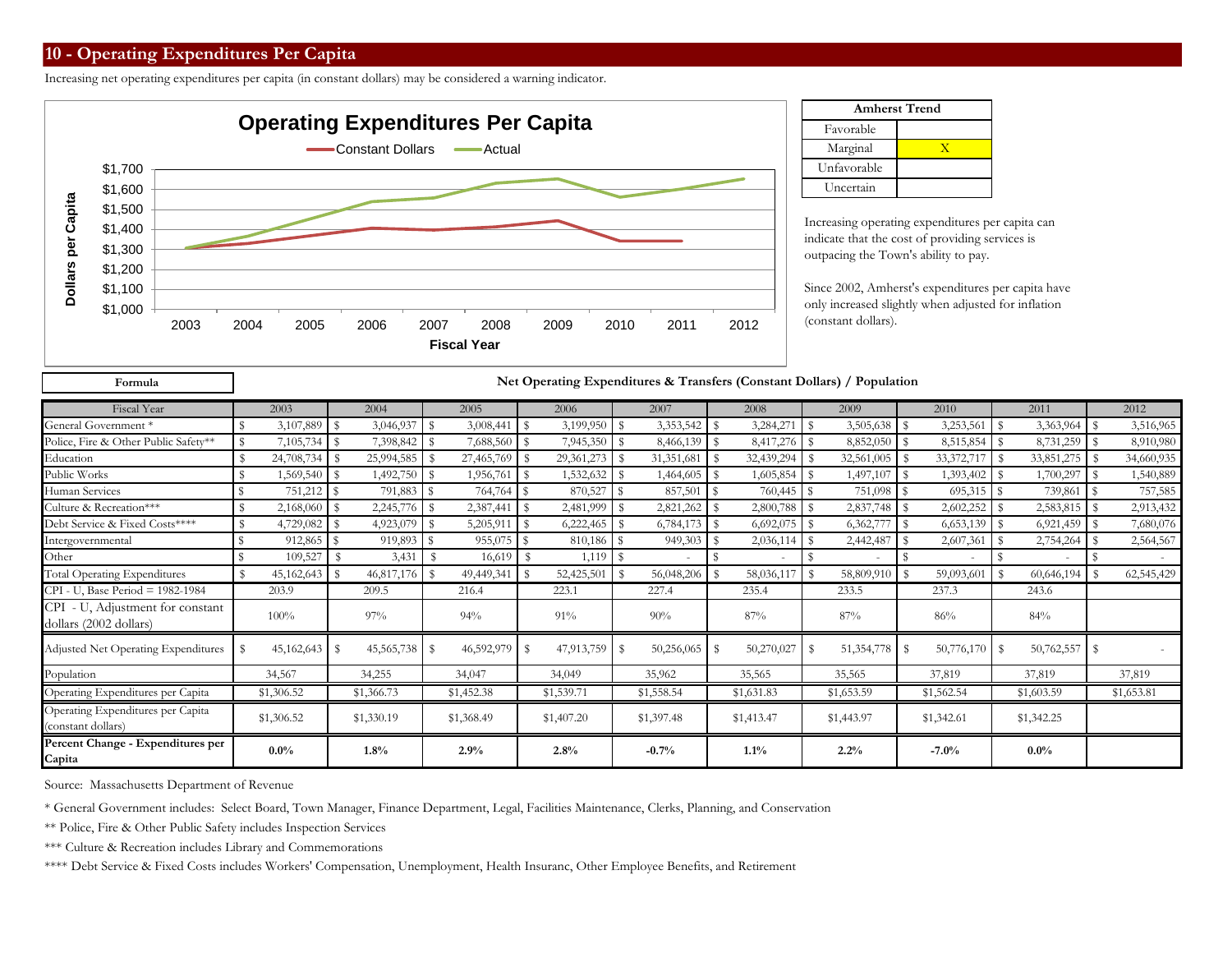

| <b>Amherst Trend</b> |  |  |  |  |  |  |  |  |  |
|----------------------|--|--|--|--|--|--|--|--|--|
| Favorable            |  |  |  |  |  |  |  |  |  |
| Marginal             |  |  |  |  |  |  |  |  |  |
| Unfavorable          |  |  |  |  |  |  |  |  |  |
| Uncertain            |  |  |  |  |  |  |  |  |  |

All categories have increased since FY 02, except Human Services. The categories with the largest increases are Intergovernmental assessments (retired teachers health insurance, School Choice/Charter sending tuition, and PVTA), Debt and Fixed Costs (mostly Employee Benefits), and Education.

Purpose: To measure relative growth of expenditures by category.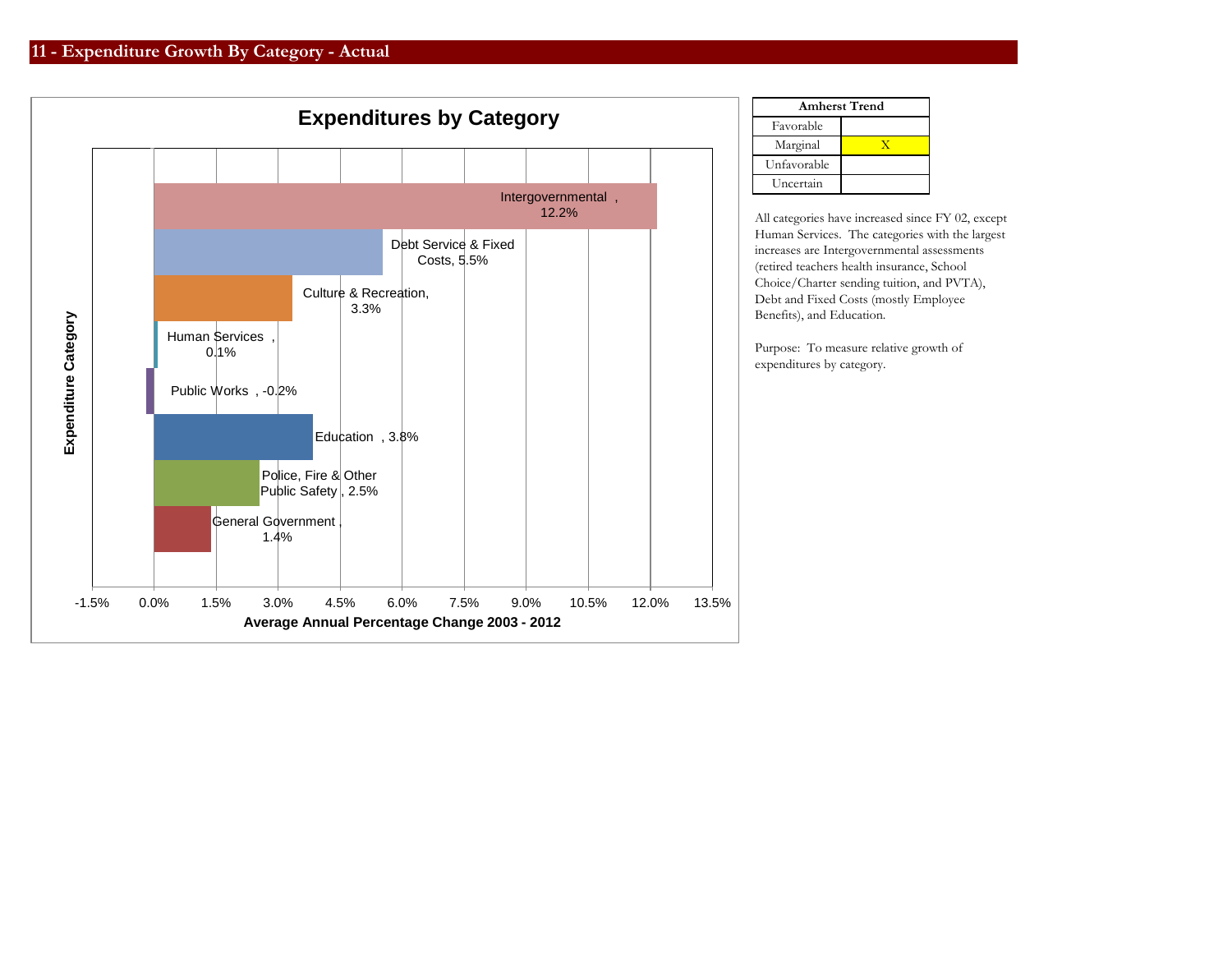| Formula                        |                 |               |              |              |              | Net Operating Expenditures & Transfers |                  |              |                                        |                  |            |
|--------------------------------|-----------------|---------------|--------------|--------------|--------------|----------------------------------------|------------------|--------------|----------------------------------------|------------------|------------|
| Fiscal Year                    | 2003            | 2004          | 2005         | 2006         | 2007         | 2008                                   | 2009             | 2010         | 2011                                   | 2012             | Ave Annual |
| General Government*            | \$3,107,889     | \$3,046,937   | \$3,008,441  | \$3,199,950  | \$3,353,542  | \$3,284,271                            | \$3,505,638      | \$3,253,561  | \$3,363,964                            | \$3,516,965      |            |
| Public Safety**                | \$7,105,734     | \$7,398,842   | \$7,688,560  | \$7,945,350  | \$8,466,139  | \$8,417,276                            | \$8,852,050      | \$8,515,854  | \$8,731,259                            | \$8,910,980      |            |
| Education                      | \$24,708,734    | \$25,994,585  | \$27,465,769 | \$29,361,273 | \$31,351,681 | \$32,439,294                           | \$32,561,005     | \$33,372,717 | \$33,851,275                           | \$34,660,935     |            |
| Public Works                   | \$1,569,540     | \$1,492,750   | \$1,956,761  | \$1,532,632  | \$1,464,605  | \$1,605,854                            | \$1,497,107      | \$1,393,402  | \$1,700,297                            | \$1,540,889      |            |
| Iuman Services                 | \$751,212       | \$791,883     | \$764,764    | \$870,527    | \$857,501    | \$760,445                              | \$751,098        | \$695,315    | \$739,861                              | \$757,585        |            |
| Culture & Recreation***        | \$2,168,060     | \$2,245,776   | \$2,387,441  | \$2,481,999  | \$2,821,262  | \$2,800,788                            | \$2,837,748      | \$2,602,252  | \$2,583,815                            | \$2,913,432      |            |
| Debt Service & Fixed Costs**** | \$4,729,082     | \$4,923,079   | \$5,205,911  | \$6,222,465  | \$6,784,173  | \$6,692,075                            | \$6,362,777      | \$6,653,139  | \$6,921,459                            | \$7,680,076      |            |
| Intergovernmental              | \$912,865       | \$919,893     | \$955,075    | \$810,186    | \$949,303    | \$2,036,114                            | \$2,442,487      | \$2,607,361  | \$2,754,264                            | \$2,564,567      |            |
| Other                          | \$109,527       | \$3,431       | \$16,619     | \$1,119      | \$0          | \$0                                    | \$0              | \$0          | \$0                                    | \$0              |            |
| Total Operating Expenditures   | $45,162,643$ \$ | 46,817,176 \$ | 49,449,341   | 52,425,501   | 56,048,206   | 58,036,117                             | 58,809,910<br>-S | 59,093,601   | 60,646,194<br>$\overline{\phantom{a}}$ | 62,545,429<br>ΙS |            |
| General Government *           | 100%            | $-2\%$        | $-1\%$       | 6%           | $5\%$        | $-2\%$                                 | $7\%$            | $-7\%$       | $3\%$                                  | $5\%$            | $1.4\%$    |
| Public Safety *                | 100%            | $4\%$         | $4\%$        | $3\%$        | $7\%$        | $-1\%$                                 | $5\%$            | $-4\%$       | $3\%$                                  | $2\%$            | 2.5%       |
| Education                      | 100%            | $5\%$         | $6\%$        | $7\%$        | $7\%$        | $3\%$                                  | $0\%$            | $2\%$        | $1\%$                                  | $2\%$            | $3.8\%$    |
| Public Works                   | 100%            | $-5\%$        | 31%          | $-22\%$      | $-4\%$       | 10%                                    | $-7\%$           | $-7\%$       | 22%                                    | $-9\%$           | $-0.2%$    |
| Iuman Services                 | 100%            | $5\%$         | $-3\%$       | 14%          | $-1\%$       | $-11\%$                                | $-1\%$           | $-7\%$       | $6\%$                                  | $2\%$            | $0.1\%$    |
| Culture & Recreation ***       | 100%            | $4\%$         | 6%           | $4\%$        | 14%          | $-1\%$                                 | $1\%$            | $-8\%$       | $-1\%$                                 | 13%              | $3.3\%$    |
| Debt Service & Fixed Costs**** | 100%            | $4\%$         | 6%           | 20%          | $9\%$        | $-1\%$                                 | $-5\%$           | $5\%$        | $4\%$                                  | 11%              | $5.5\%$    |
| Intergovernmental *****        | 100%            | $1\%$         | $4\%$        | $-15%$       | 17%          | 114%                                   | 20%              | $7\%$        | 6%                                     | $-7\%$           | 12.2%      |
| Other                          | 100%            | $-97%$        | 384%         | $-93%$       | $-100%$      | $0\%$                                  | $0\%$            | $0\%$        | $0\%$                                  | 100%             | $-100.0\%$ |

Source: Massachusetts Department of Revenue

\* General Government includes: Select Board, Town Manager, Finance Department, Legal, Facilities Maintenance, Clerks, Planning, and Conservation

\*\* Police, Fire & Other Public Safety includes Inspection Services

\*\*\* Culture & Recreation includes Library and Commemorations

\*\*\*\* Debt Service & Fixed Costs includes Workers' Compensation, Unemployment, Health Insurance, Other Employee Benefits, and Retirement

\*\*\*\*\* Includes Other for FY 01 - FY 06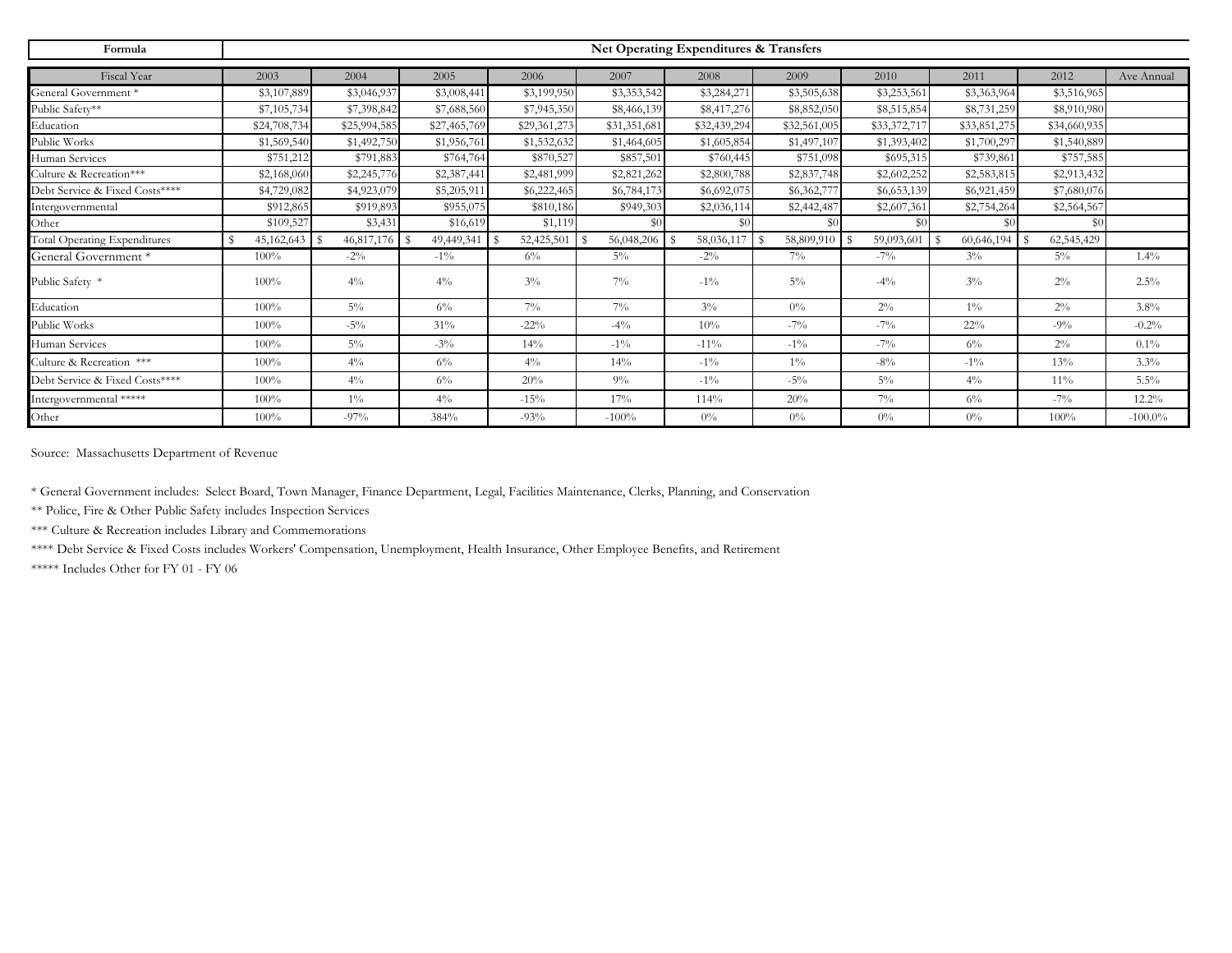

| <b>Amherst Trend</b> |   |  |  |  |  |  |  |  |
|----------------------|---|--|--|--|--|--|--|--|
| Favorable            |   |  |  |  |  |  |  |  |
| Marginal             | v |  |  |  |  |  |  |  |
| Unfavorable          |   |  |  |  |  |  |  |  |
| Uncertain            |   |  |  |  |  |  |  |  |

Intergovernmental assessments (retired teachers health insurance, School Choice/Charter sending tuition, and PVTA), Education, and Debt & Fixed Costs (mostly Employee Benefits) expenditures have increased the most since FY 03. General Government, Public Works, and Human Services spending are below 2002 levels.

Purpose: To measure relative growth of expenditures by category.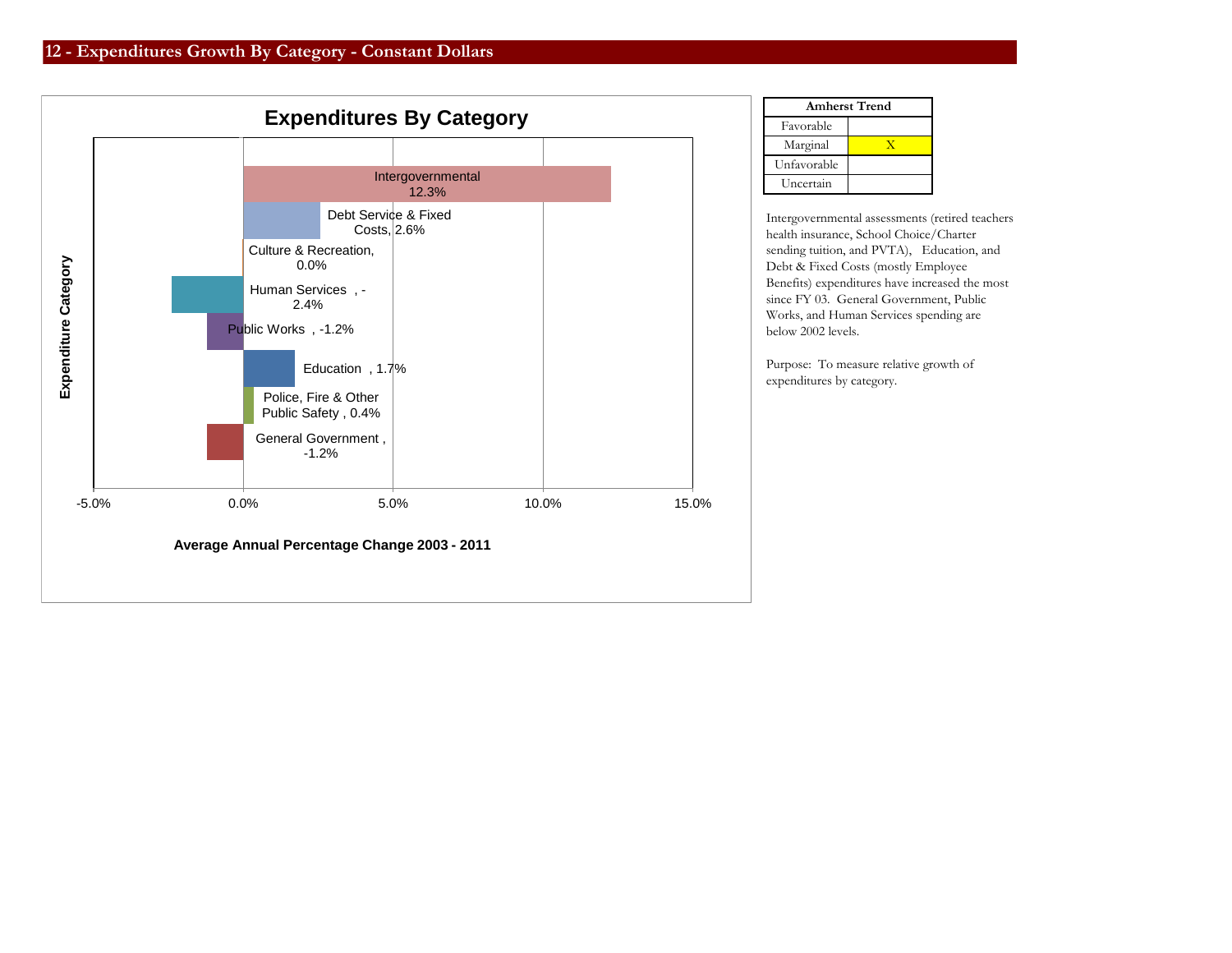| Formula                                                    |                            | Net Operating Expenditures & Transfers (Constant Dollars) / Population |                            |                                  |                            |                  |                            |                 |                            |                            |            |  |  |
|------------------------------------------------------------|----------------------------|------------------------------------------------------------------------|----------------------------|----------------------------------|----------------------------|------------------|----------------------------|-----------------|----------------------------|----------------------------|------------|--|--|
| <b>Fiscal Year</b>                                         | 2003                       | 2004                                                                   | 2005                       | 2006                             | 2007                       | 2008             | 2009                       | 2010            | 2011                       | 2012                       | Ave Annual |  |  |
| General Government *                                       | \$3,107,889                | \$3,046,937                                                            | \$3,008,441                | \$3,199,950                      | \$3,353,542                | \$3,284,271      | \$3,505,638                | \$3,253,561     | \$3,363,964                | \$3,516,965                |            |  |  |
| Public Safety**                                            | \$7,105,734                | \$7,398,842                                                            | \$7,688,560                | \$7,945,350                      | \$8,466,139                | \$8,417,276      | \$8,852,050                | \$8,515,854     | \$8,731,259                | \$8,910,980                |            |  |  |
| Education                                                  | \$24,708,734               | \$25,994,585                                                           | \$27,465,769               | \$29,361,273                     | \$31,351,681               | \$32,439,294     | \$32,561,005               | \$33,372,717    | \$33,851,275               | \$34,660,935               |            |  |  |
| Public Works                                               | \$1,569,540                | \$1,492,750                                                            | \$1,956,761                | \$1,532,632                      | \$1,464,605                | \$1,605,854      | \$1,497,107                | \$1,393,402     | \$1,700,297                | \$1,540,889                |            |  |  |
| Human Services                                             | \$751,212                  | \$791,883                                                              | \$764,764                  | \$870,527                        | \$857,501                  | \$760,445        | \$751,098                  | \$695,315       | \$739,861                  | \$757,585                  |            |  |  |
| Culture & Recreation***                                    | \$2,168,060                | \$2,245,776                                                            | \$2,387,441                | \$2,481,999                      | \$2,821,262                | \$2,800,788      | \$2,837,748                | \$2,602,252     | \$2,583,815                | \$2,913,432                |            |  |  |
| Debt Service & Fixed Costs****                             | \$4,729,082                | \$4,923,079                                                            | \$5,205,911                | \$6,222,465                      | \$6,784,173                | \$6,692,075      | \$6,362,77                 | \$6,653,139     | \$6,921,459                | \$7,680,076                |            |  |  |
| Intergovernmental                                          | \$912,865                  | \$919,893                                                              | \$955,07                   | \$810,186                        | \$949,303                  | \$2,036,114      | \$2,442,487                | \$2,607,361     | \$2,754,264                | \$2,564,567                |            |  |  |
| Other                                                      | \$109,527                  | \$3,431                                                                | \$16,619                   | \$1,119                          | \$0                        | \$0              | \$0                        | \$0             | \$0                        | \$0                        |            |  |  |
| <b>Total Operating Expenditures</b>                        | $\mathbb{S}$<br>45,162,643 | s<br>46,817,176                                                        | 49,449,341<br>S.           | 52,425,501<br>$\mathbf{\hat{s}}$ | 56,048,206<br>-S           | 58,036,117<br>S  | $\mathbf{s}$<br>58,809,910 | 59,093,601<br>S | $\mathbf S$<br>60,646,194  | $\mathbb{S}$<br>62,545,429 |            |  |  |
| $CPI - uU$ , Base Period = 1982-1984                       | 203.9                      | 209.5                                                                  | 216.4                      | 223.1                            | 227.4                      | 235.4            | 233.5                      | 237.3           | 243.6                      | $\Omega$                   |            |  |  |
| CPI - U, Adjustment for constant dollars<br>(2002 dollars) | 100%                       | 97%                                                                    | 94%                        | 91%                              | 90%                        | 87%              | 87%                        | 86%             | 84%                        | $0\%$                      |            |  |  |
| Adjusted General Government*                               | \$3,107,889                | \$2,965,491                                                            | \$2,834,663                | \$2,924,562                      | \$3,006,980                | \$2,844,787      | \$3,061,240                | \$2,795,622     | \$2,815,732                | \$0                        |            |  |  |
| Adjusted Police, Fire & Other Public Safety*               | \$7,105,734                | \$7,201,069                                                            | \$7,244,443                | \$7,261,573                      | \$7,591,230                | \$7,290,920      | \$7,729,906                | \$7,317,247     | \$7,308,308                | \$0                        |            |  |  |
| Adjusted Education                                         | \$24,708,734               | \$25,299,742                                                           | $\overline{$25,879,253}$   | \$26,834,440                     | \$28,111,732               | \$28,098,437     | \$28,433,357               | \$28,675,504    | \$28,334,462               | \$0                        |            |  |  |
| <b>Adjusted Public Works</b>                               | \$1,569,540                | \$1,452,848                                                            | \$1,843,732                | \$1,400,734                      | \$1,313,250                | \$1,390,967      | \$1,307,324                | \$1,197,28      | \$1,423,19                 | \$0                        |            |  |  |
| <b>Adiusted Human Services</b>                             | \$751,212                  | \$770,716                                                              | \$720,589                  | \$795,609                        | \$768,885                  | \$658,686        | \$655,884                  | \$597,449       | \$619,284                  | \$0                        |            |  |  |
| Adjusted Culture & Recreation***                           | \$2,168,060                | \$2,185,746                                                            | \$2,249,534                | \$2,268,398                      | \$2,529,707                | \$2,426,001      | \$2,478,016                | \$2,235,985     | \$2,162,725                | \$0                        |            |  |  |
| Adjusted Debt Service & Fixed Costs****                    | \$4,729,082                | \$4,791,484                                                            | \$4,905,200                | \$5,686,959                      | \$6,083,082                | \$5,796,576      | \$5,556,189                | \$5,716,709     | \$5,793,454                | \$0                        |            |  |  |
| Adjusted Intergovernmental                                 | \$912,865                  | \$895,304                                                              | \$899,907                  | \$740,461                        | \$851,200                  | \$1,763,652      | \$2,132,861                | \$2,240,375     | \$2,305,396                | \$0                        |            |  |  |
| Adjusted Other                                             | \$109,527                  | \$3,339                                                                | \$15,659                   | \$1,023                          | \$0                        | \$0              | \$0                        | \$0             | $$^{<}$                    | \$0                        |            |  |  |
| Adjusted Net Operating Expenditures                        | 45,162,643<br>S.           | 45,565,738<br>S                                                        | $\mathbb{S}$<br>46,592,979 | S<br>47,913,759                  | $\mathbb{S}$<br>50,256,065 | 50,270,027<br>\$ | 51, 354, 778<br>S          | 50,776,170<br>S | $\mathbb{S}$<br>50,762,557 | - \$                       |            |  |  |
| General Government (constant dollars) *                    | 100%                       | $-5\%$                                                                 | $-4\%$                     | $3\%$                            | $3\%$                      | $-5\%$           | $8\%$                      | $-9\%$          | $1\%$                      |                            | $-1.2\%$   |  |  |
| Public Safety (constant dollars)*                          | 100%                       | $1\%$                                                                  | $1\%$                      | $0\%$                            | $5\%$                      | $-4\%$           | $6\%$                      | $-5\%$          | $0\%$                      |                            | 0.4%       |  |  |
| Education (constant dollars)                               | 100%                       | $2\%$                                                                  | $2\%$                      | $4\%$                            | $5\%$                      | $0\%$            | $1\%$                      | $1\%$           | $-1\%$                     |                            | 1.7%       |  |  |
| Public Works (constant dollars)                            | 100%                       | $-7\%$                                                                 | 27%                        | $-24%$                           | $-6\%$                     | $6\%$            | $-6\%$                     | $-8\%$          | 19%                        |                            | $-1.2%$    |  |  |
| Human Services (constant dollars)                          | 100%                       | $3\%$                                                                  | $-7%$                      | 10%                              | $-3\%$                     | $-14%$           | $0\%$                      | $-9\%$          | $4\%$                      |                            | $-2.4%$    |  |  |
| Culture & Recreation (constant dollars)***                 | 100%                       | $1\%$                                                                  | $3\%$                      | $1\%$                            | 12%                        | $-4\%$           | $2\%$                      | $-10%$          | $-3\%$                     |                            | $0.0\%$    |  |  |
| Debt Service & Fixed Costs****                             | 100%                       | $1\%$                                                                  | $2\%$                      | 16%                              | $7\%$                      | $-5\%$           | $-4\%$                     | $3\%$           | $1\%$                      |                            | 2.6%       |  |  |
| Intergovernmental ***** (constant dollars)                 | 100%                       | $-2\%$                                                                 | $1\%$                      | $-18%$                           | 15%                        | 107%             | 21%                        | $5\%$           | $3\%$                      |                            | 12.3%      |  |  |
| Other                                                      | 100%                       | $-97%$                                                                 | 369%                       | $-93%$                           | $-100%$                    | $0\%$            | $0\%$                      | $0\%$           | $0\%$                      |                            | $-100.0\%$ |  |  |

Source: Massachusetts Department of Revenue

\* General Government includes: Select Board, Town Manager, Finance Department, Legal, Facilities Maintenance, Clerks, Planning, and Conservation

\*\* Police, Fire & Other Public Safety includes Inspection Services

\*\*\* Culture & Recreation includes Library and Commemorations

\*\*\*\* Debt Service & Fixed Costs includes Workers' Compensation, Unemployment, Health Insuranc, Other Employee Benefits, and Retirement

\*\*\*\*\* Includes Other for FY 01 - FY 06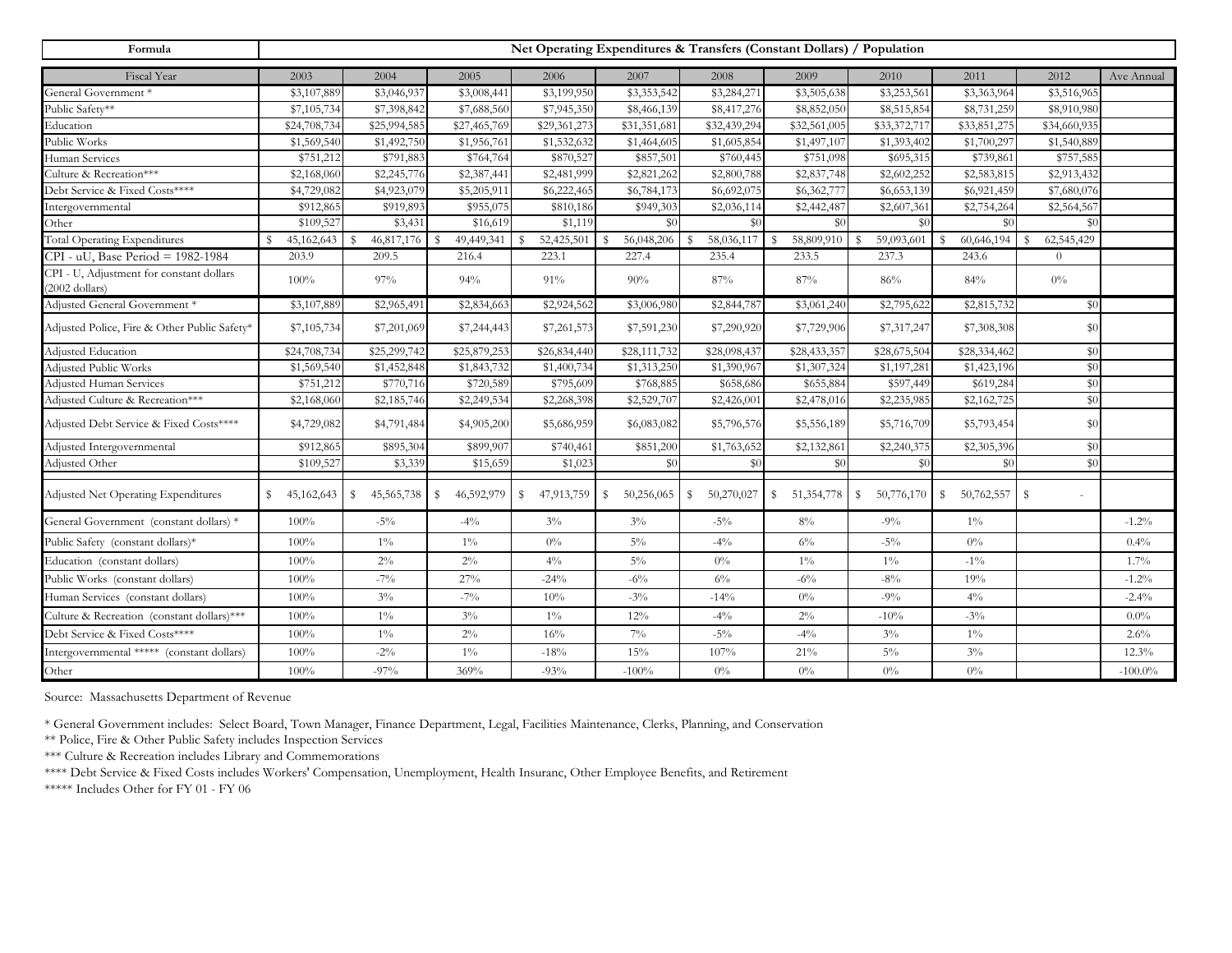#### **13 - Municipal Staffing Levels**



| <b>Amherst Trend</b> |  |  |  |  |  |  |  |  |  |  |
|----------------------|--|--|--|--|--|--|--|--|--|--|
| Favorable            |  |  |  |  |  |  |  |  |  |  |
| Marginal             |  |  |  |  |  |  |  |  |  |  |
| Unfavorable          |  |  |  |  |  |  |  |  |  |  |
| Uncertain            |  |  |  |  |  |  |  |  |  |  |

The Town has reduced its workforce by 23.10 positions since FY 07, or 10.9%. Public Safety personnel have decreased by 7.5 FTEs, or 6.6%, while non-public safety positions have been reduced by 14.57 FTEs, or 14.8%. Since FY 03, there has been a net staffing decrease of 12.26 FTEs, or 10.4%.

|                        |             | Municipal Staffing Levels - Full Time Equivalent Employees |             |             |             |             |             |             |             |             |             |  |  |  |
|------------------------|-------------|------------------------------------------------------------|-------------|-------------|-------------|-------------|-------------|-------------|-------------|-------------|-------------|--|--|--|
| Fiscal Year            | 2003 Actual | 2004 Actual                                                | 2005 Actual | 2006 Actual | 2007 Actual | 2008 Actual | 2009 Actual | 2010 Actual | 2011 Actual | 2012 Actual | 2013 Budget |  |  |  |
| Public Safety          | 105.00      | 104.00                                                     | 107.00      | 112.00      | 114.00      | 111.54      | 112.00      | 107.50      | 106.50      | 106.50      | 106.50      |  |  |  |
| All Other Depts.       | 99.86       | 99.40                                                      | 99.57       | 100.16      | 98.78       | 95.45       | 92.71       | 83.82       | 81.69       | 84.21       | 84.21       |  |  |  |
| Total Municipal        | 204.86      | 203.40                                                     | 206.57      | 212.16      | 212.78      | 206.99      | 204.71      | 191.32      | 188.19      | 190.71      | 190.71      |  |  |  |
| <b>Grant Positions</b> | 8.52        | 5.51                                                       | 1.83        | 3.52        | 4.17        | 2.29        | 3.16        | 2.99        | 4.59        | 3.64        | 3.56        |  |  |  |

Source: Amherst Finance Department. Includes municipal General Fund employees only.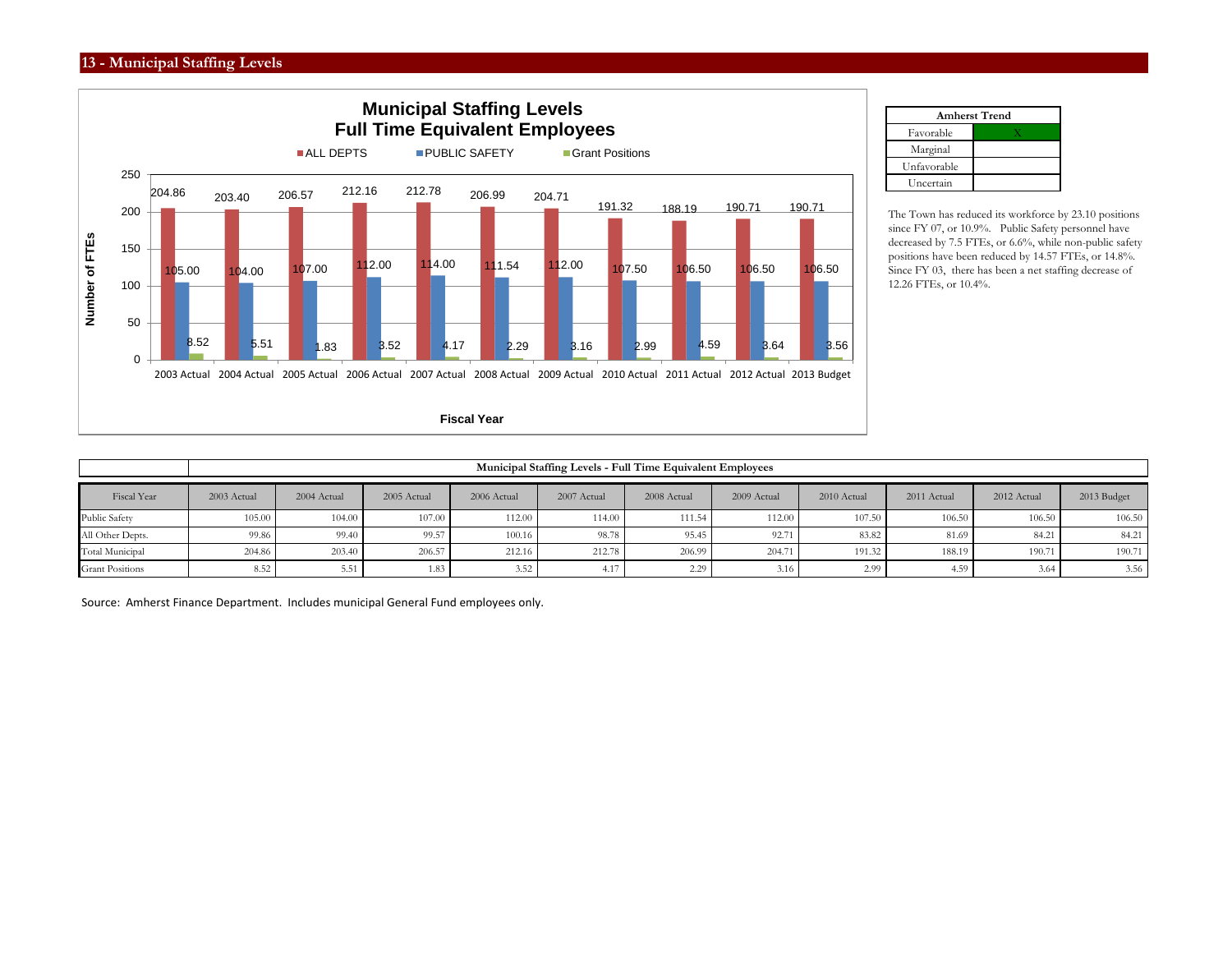## **14 - Salaries & Benefits as Percentage Total Operating Budget**

Increasing benefit costs as a percentage of wages and salaries is considered a warning indicator.

# **Salaries & Benefits as Percentage Total Budget**

- **The Total Salaries& Benefits**
- Total Salaries and Benefits as % Total Budget
- Total Employee Benefits Spending as % of Wages & Salaries



|             | <b>Amherst Trend</b> |  |  |  |  |  |  |  |  |  |
|-------------|----------------------|--|--|--|--|--|--|--|--|--|
| Favorable   |                      |  |  |  |  |  |  |  |  |  |
| Marginal    |                      |  |  |  |  |  |  |  |  |  |
| Unfavorable |                      |  |  |  |  |  |  |  |  |  |
| Uncertain   |                      |  |  |  |  |  |  |  |  |  |

Total salaries and benefits as a percentage of total budget has continued to increase, a warning sign. Total benefit costs as a percentage of wages and salaries has increased from 18.9% to 33.8% of wages and salaries over the past ten years. The rapid increase is primarily the result of increased costs of providing health benefits to municipal employees. Fortunately in the past four years, benefit costs have stabilized. The long term trend is uncertain, despite some success in the past three years to control the rate of increase of health insurance costs.

| Formula                                                                |    |            |            |   |            |               |            | Total Salaries and Benefits as Percentage of Total Budget |      |            |      |            |      |                |            |      |            |
|------------------------------------------------------------------------|----|------------|------------|---|------------|---------------|------------|-----------------------------------------------------------|------|------------|------|------------|------|----------------|------------|------|------------|
| Fiscal Year*                                                           |    | 2003       | 2004       |   | 2005       |               | 2006       | 2007                                                      |      | 2008       |      | 2009       |      | 2010           | 2011       |      | 2012       |
| Total Employee Benefits                                                | S  | 5,092,744  | 5,346,859  | S | 5,618,473  | S             | 6,852,835  | 8,433,363                                                 | - \$ | 9,311,618  | - \$ | 9,885,867  | - \$ | $9,856,369$ \$ | 10,128,807 | - \$ | 9,708,169  |
| Total Health Benefits                                                  |    | 2,674,480  | 2,843,533  |   | 2,999,107  | $\mathcal{S}$ | 3,814,293  | 4,929,533                                                 |      | 5,626,896  |      | 5,903,572  |      | 5,765,288      | 5,758,884  |      | 5,515,743  |
| Total Retirement Benefits                                              |    | 2,418,264  | 2,503,327  |   | 2,619,366  | - \$          | 3,038,543  | 3,503,829                                                 |      | 3,684,722  |      | 3,982,295  |      | 4,091,081      | 4,369,923  |      | 4,192,426  |
| Salaries - Municipal                                                   |    | 12,527,404 | 12,824,236 |   | 13,710,446 | - \$          | 13,493,848 | 4,725,902                                                 |      | 14,084,827 |      | 14,583,312 |      | 15,028,222     | 14,801,410 |      | 14,083,746 |
| Salaries - Library                                                     | -S | 1,027,902  | 1,173,652  | S | 1,148,371  | $\mathcal{S}$ | 202,034    | 1,257,668                                                 |      | 1,186,994  |      | 1,335,765  | - \$ | 1,215,548 \$   | 1,325,362  |      | 1,381,893  |
| Salaries - Elementary School                                           |    | 12,629,086 | 13,001,490 | S | 13,558,962 | -S            | 14,066,022 | 14,115,839                                                |      | 14,109,728 |      | 14,465,617 | S    | 14,152,842     | 13,856,355 |      | 13,723,574 |
| <b>Total Salaries</b>                                                  |    | 26,184,392 | 26,999,378 |   | 28,417,779 |               | 28,761,904 | 30,099,409                                                |      | 29,381,549 |      | 30,384,694 |      | 30,396,612     | 29,983,127 |      | 29,189,213 |
| Total Salaries& Benefits                                               |    | 31,277,136 | 32,346,237 |   | 34,036,252 |               | 35,614,739 | 38,532,772                                                |      | 38,693,166 |      | 40,270,561 |      | 40,252,981     | 40,111,934 |      | 38,897,382 |
| <b>Total Employee Benefits</b><br>Spending as % of Wages &<br>Salaries |    | 19.45%     | 19.80%     |   | 19.77%     |               | 23.83%     | 28.02%                                                    |      | 31.69%     |      | 32.54%     |      | 32.43%         | 33.78%     |      | 33.26%     |
| Total Operating Budget                                                 |    | 56,672,545 | 59,485,598 |   | 59,718,855 | -S            | 63,824,133 | 67,403,878                                                |      | 70,166,213 |      | 73,422,737 |      | 71,427,931     | 72,456,981 |      | 75,179,228 |
| Total Salaries and Benefits as %<br><b>Total Budget</b>                |    | 55.19%     | 54.38%     |   | 56.99%     |               | 55.80%     | 57.17%                                                    |      | 55.15%     |      | 54.85%     |      | 56.35%         | 55.36%     |      | 51.74%     |

Source: Finance Department and School Business Office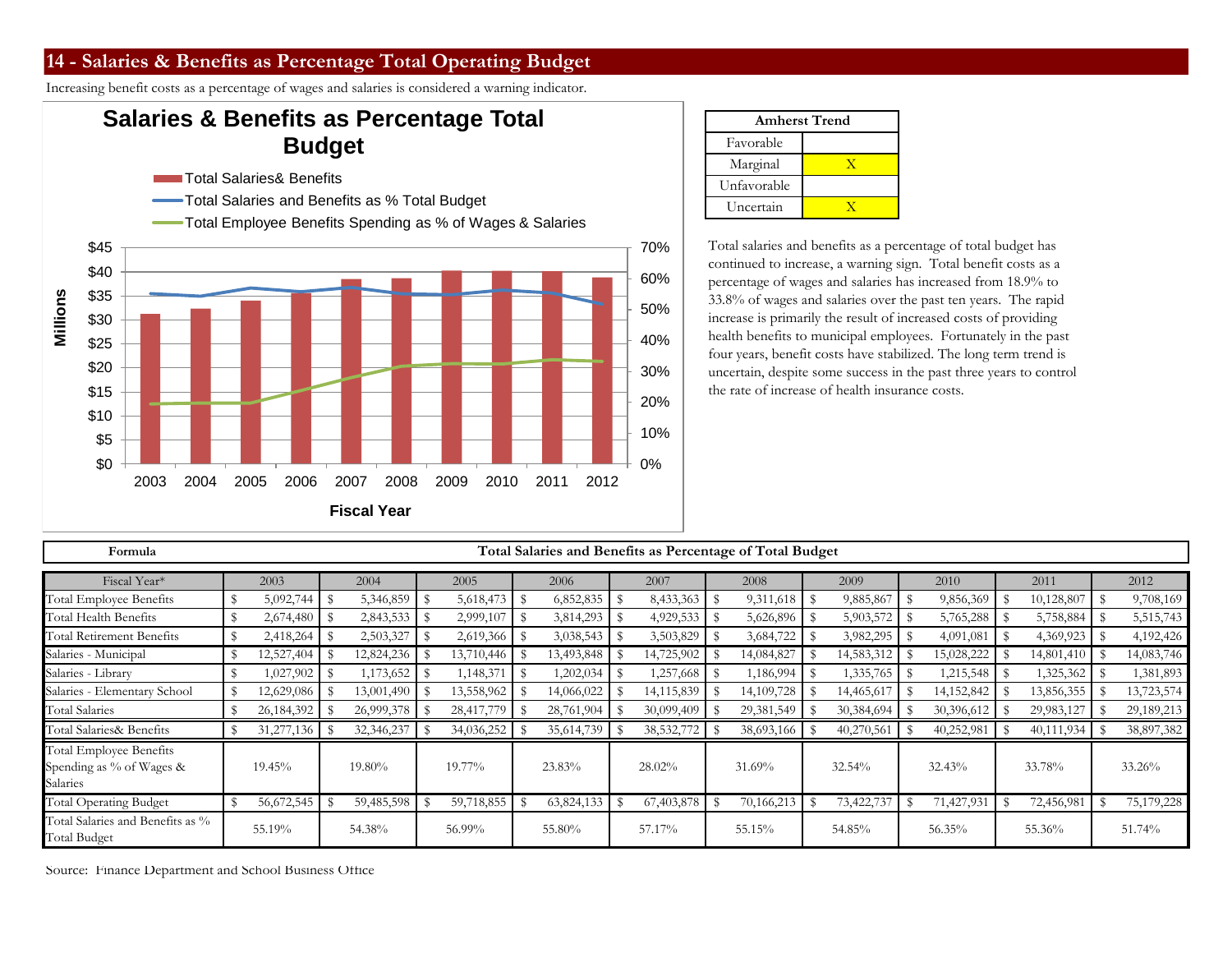### **15 - Debt Service**

Debt Service exceeding 20 percent of operating revenues is considered a warning indicator by the credit rating organizations.





| <b>Amherst Trend</b> |  |  |  |  |  |  |  |  |  |  |
|----------------------|--|--|--|--|--|--|--|--|--|--|
| Favorable            |  |  |  |  |  |  |  |  |  |  |
| Marginal             |  |  |  |  |  |  |  |  |  |  |
| Unfavorable          |  |  |  |  |  |  |  |  |  |  |
| Uncertain            |  |  |  |  |  |  |  |  |  |  |

Amherst maintains a strong credit rating of "AA With A Stable Outlook" from Standard & Poor's due in part to a low percentage of debt relative to general fund revenue.

Over the past six years, debt service as a percentage of general fund revenue has remained relatively low. This gives the Town additional flexibility to issue new debt.

| Formula                                        |                | Debt Service / General Fund Revenue OR / per Capita/Household |            |                |          |             |           |             |          |              |          |             |          |             |         |             |         |             |         |             |
|------------------------------------------------|----------------|---------------------------------------------------------------|------------|----------------|----------|-------------|-----------|-------------|----------|--------------|----------|-------------|----------|-------------|---------|-------------|---------|-------------|---------|-------------|
| Fiscal Year                                    | 2,003<br>2,004 |                                                               |            |                | 2,005    |             |           |             |          | 2,007        |          | 2,008       |          | 2,009       | 2,010   |             | 2,011   |             |         | 2,012       |
| Long Term Retired                              |                | \$1,573,269                                                   |            | \$1,621,270    |          | \$1,773,730 |           | \$1,830,270 |          | \$1,895,270  |          | \$1,645,270 |          | \$1,640,271 |         | \$1,725,270 |         | \$1,875,305 |         | \$2,170,305 |
| Long Term Interest                             | \$526,195      |                                                               | \$586,510  | \$614,760      |          | \$536,923   |           | \$496,422   |          | \$421,669    |          | \$362,917   |          | \$263,495   |         | \$231,261   |         | \$321,995   |         |             |
| Short Term Interest                            |                | \$275,227                                                     |            | \$213,528      | \$57,095 |             | \$123,862 |             | \$58,743 |              | \$14,898 |             | \$21,559 |             | \$1,309 |             | \$5,370 |             | \$4,040 |             |
| Other Interest                                 | \$0            |                                                               | \$0<br>\$0 |                | \$0      |             | \$0       |             |          | \$0          |          | \$0         |          | $\$0$       | \$0     |             |         | $\$0$       |         |             |
| Total Debt Service                             |                | 2,374,691                                                     |            | $2,421,308$ \$ |          | 2,445,585   |           | 2,491,055   |          | 2,450,435    |          | 2,081,837   |          | 2,024,747   |         | 1,990,074   |         | 2,111,936   |         | 2,496,340   |
| General Fund Revenue                           |                | 45,297,342                                                    |            | 44,864,247     |          | 51,730,529  |           | 53,574,369  |          | 58, 555, 235 |          | 60,370,325  |          | 60,893,556  |         | 60,505,355  |         | 62,865,469  |         | 65,253,280  |
| Population                                     |                | 34,567                                                        |            | 34,255         |          | 34,047      |           | 34,049      |          | 35,962       |          | 35,565      |          | 35,565      |         | 37,819      |         | 37,819      |         | 37,819      |
| Debt Service as a % of General<br>Fund Revenue |                | $5.24\%$                                                      |            | 5.40%          |          | 4.73%       |           | $4.65\%$    |          | 4.18%        |          | $3.45\%$    |          | $3.33\%$    |         | $3.29\%$    |         | $3.36\%$    |         | $3.83\%$    |
| Debt Service per Capita                        |                | \$69                                                          |            | \$71           |          | \$72        |           | \$73        |          | \$68         |          | \$59        |          | \$57        |         | \$53        |         | \$56        |         | \$66        |

Sources: Debt and Population: Amherst Finance Department.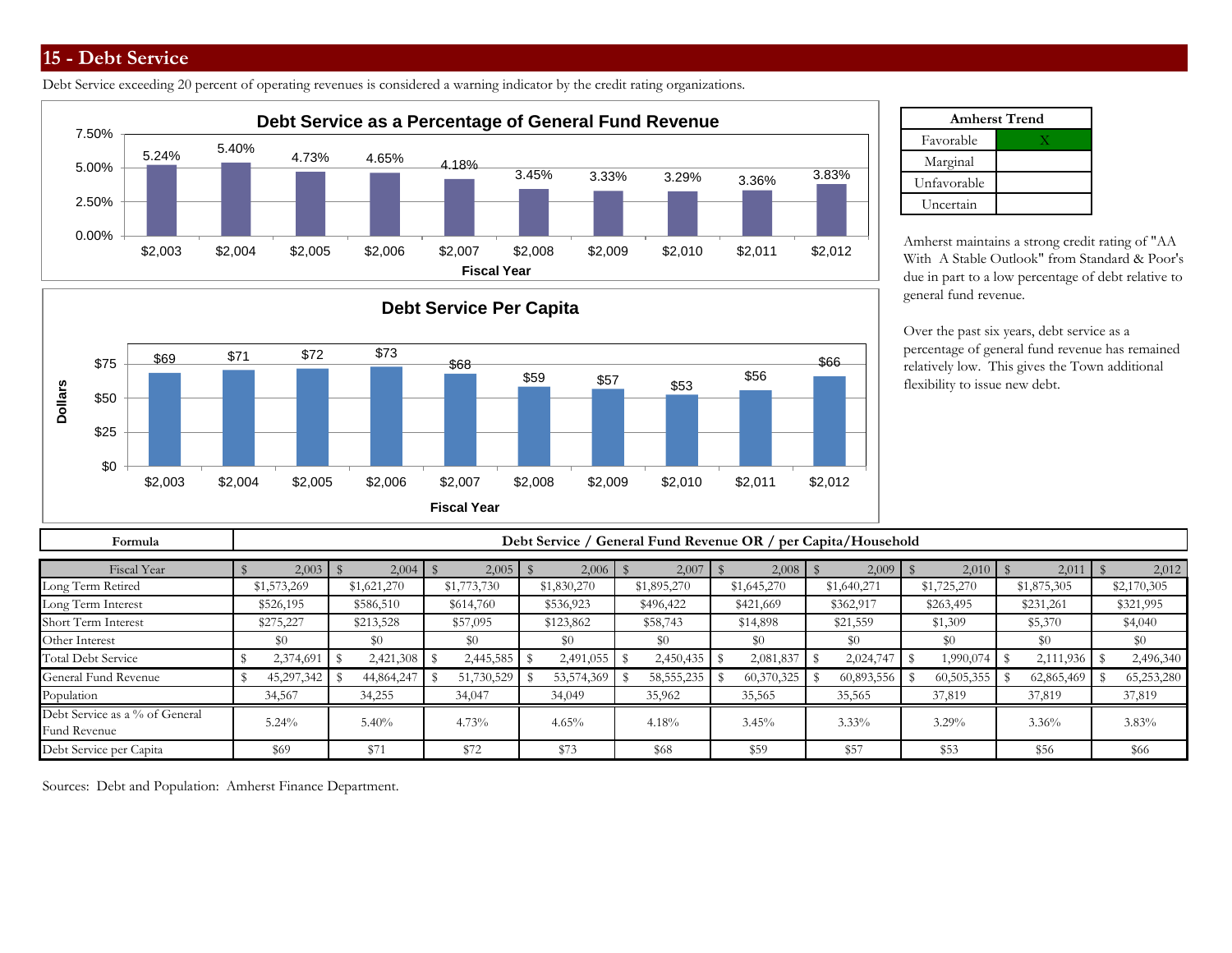#### **16 - Long Term Debt**

Overall debt exceeding 10 percent of assessed valuation is considered a warning indicator by bond rating agencies.



| <b>Amherst Trend</b> |  |  |  |  |  |  |  |  |  |
|----------------------|--|--|--|--|--|--|--|--|--|
| Favorable            |  |  |  |  |  |  |  |  |  |
| Marginal             |  |  |  |  |  |  |  |  |  |
| Unfavorable          |  |  |  |  |  |  |  |  |  |
| Uncertain            |  |  |  |  |  |  |  |  |  |

Like debt service, rating agencies look at long term debt as a percentage of assessed valuations and per capita. The averager per Debt per Capital for Aaa rated communities is \$2,075.

Overall, Amherst's long term debt has remained relatively low and has actually decreased in recent years.



| Formula                                         |                 | <b>Outstanding Debt as a Percentage of Assessed Valuations or Per Capita</b> |                 |                 |                 |                 |                 |                 |                 |                 |  |  |  |  |  |  |
|-------------------------------------------------|-----------------|------------------------------------------------------------------------------|-----------------|-----------------|-----------------|-----------------|-----------------|-----------------|-----------------|-----------------|--|--|--|--|--|--|
| Fiscal Year                                     | 2003            | 2004                                                                         | 2005            | 2006            | 2007            | 2008            | 2009            | 2010            | 2011            | 2012            |  |  |  |  |  |  |
| Total Outstanding Debt                          | 13,352,465      | 15,731,195                                                                   | 14,557,465      | 14,557,465      | 12,773,655      | 10,988,385      | 9,343,115       | 7,702,844       | 7,297,575       | 10,602,270      |  |  |  |  |  |  |
| Total Assessed Valuations                       | \$1,448,569,000 | \$1,485,946,000                                                              | \$1,713,756,900 | \$2,027,621,762 | \$2,045,921,630 | \$2,084,591,660 | \$2,204,262,100 | \$2,127,375,010 | \$2,117,159,900 | \$2,043,770,600 |  |  |  |  |  |  |
| Population                                      | 34,567          | 34,255                                                                       | 34,047          | 34,049          | 35,962          | 35,565          | 35,565          | 37,819          | 37,819          | 37,819          |  |  |  |  |  |  |
| Long Term Debt as a % of Assessed<br>Valuations | $0.92\%$        | $1.06\%$                                                                     | $0.85\%$        | 0.72%           | 0.62%           | 0.53%           | 0.42%           | $0.36\%$        | $0.34\%$        | 0.52%           |  |  |  |  |  |  |
| Long Term Debt per Capita                       | \$386           | \$459                                                                        | \$428           | \$428           | \$355           | \$309           | \$263           | \$204           | \$193           | \$280           |  |  |  |  |  |  |

Sources: Amherst Finance Department, Massachusetts Department of Revenue